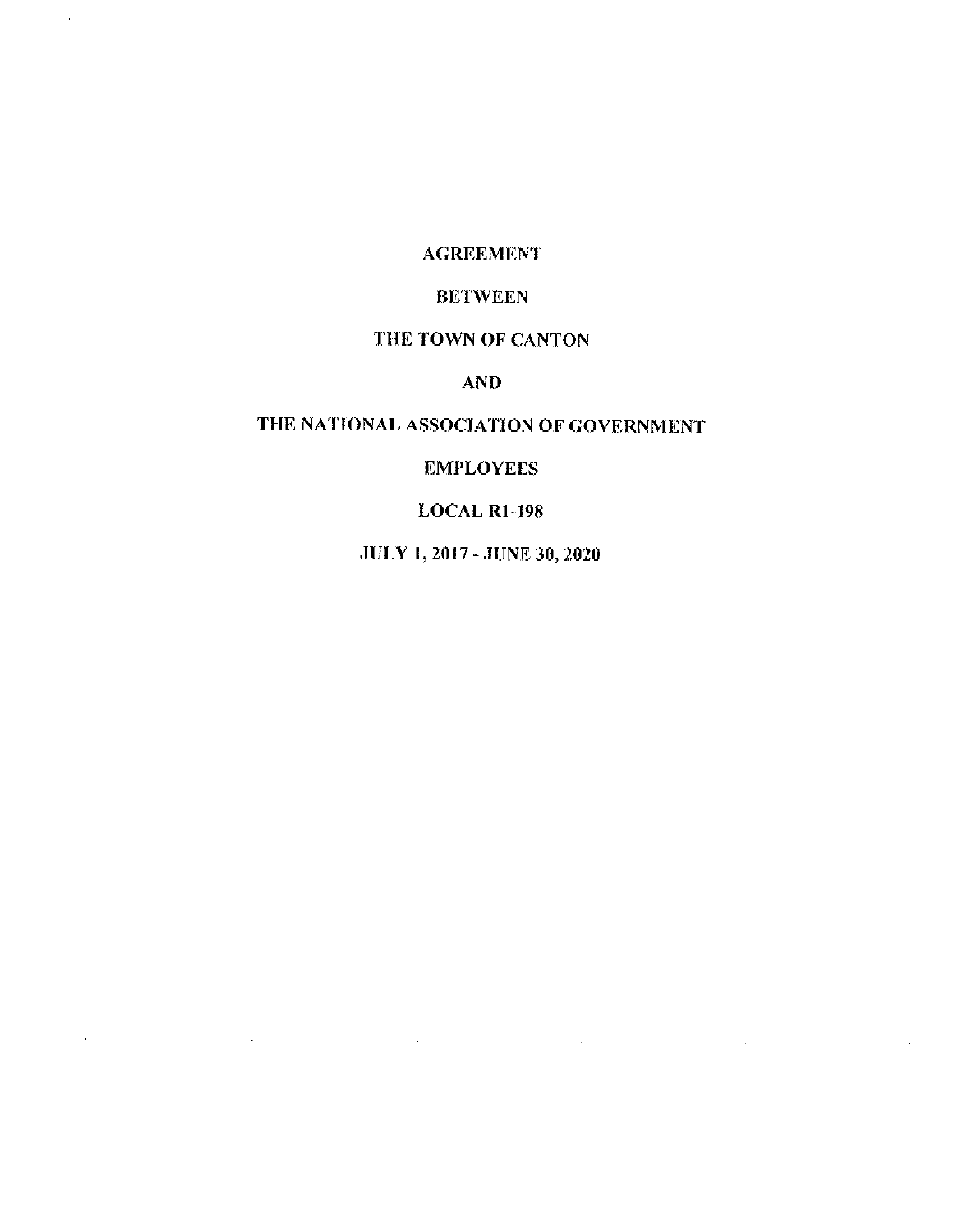| <b>ARTICLE</b> | <b>PAGE</b> |
|----------------|-------------|
|                |             |
|                |             |
|                |             |
|                |             |
|                |             |
|                |             |
|                |             |
|                |             |
|                |             |
|                |             |
|                |             |
|                |             |
|                |             |
|                |             |
|                |             |
|                |             |
|                |             |
|                |             |
|                |             |
|                |             |
|                |             |
|                |             |
|                |             |
|                |             |
|                |             |

# **TABLE OF CONTENTS**

 $\mathcal{L}_{\mathcal{A}}$ 

 $\sim$   $\alpha$ 

 $\mathcal{L}(\mathcal{L}(\mathcal{L}(\mathcal{L}(\mathcal{L}(\mathcal{L}(\mathcal{L}(\mathcal{L}(\mathcal{L}(\mathcal{L}(\mathcal{L}(\mathcal{L}(\mathcal{L}(\mathcal{L}(\mathcal{L}(\mathcal{L}(\mathcal{L}(\mathcal{L}(\mathcal{L}(\mathcal{L}(\mathcal{L}(\mathcal{L}(\mathcal{L}(\mathcal{L}(\mathcal{L}(\mathcal{L}(\mathcal{L}(\mathcal{L}(\mathcal{L}(\mathcal{L}(\mathcal{L}(\mathcal{L}(\mathcal{L}(\mathcal{L}(\mathcal{L}(\mathcal{L}(\mathcal{$ 

 $\sim 10^{-1}$ 

 $\mathcal{L}^{\mathcal{L}}(\mathcal{L}^{\mathcal{L}}(\mathcal{L}^{\mathcal{L}}(\mathcal{L}^{\mathcal{L}}(\mathcal{L}^{\mathcal{L}}(\mathcal{L}^{\mathcal{L}}(\mathcal{L}^{\mathcal{L}}(\mathcal{L}^{\mathcal{L}}(\mathcal{L}^{\mathcal{L}}(\mathcal{L}^{\mathcal{L}}(\mathcal{L}^{\mathcal{L}}(\mathcal{L}^{\mathcal{L}}(\mathcal{L}^{\mathcal{L}}(\mathcal{L}^{\mathcal{L}}(\mathcal{L}^{\mathcal{L}}(\mathcal{L}^{\mathcal{L}}(\mathcal{L}^{\mathcal{L$ 

 $\label{eq:2.1} \frac{1}{\sqrt{2}}\left(\frac{1}{\sqrt{2}}\right)^{2} \left(\frac{1}{\sqrt{2}}\right)^{2} \left(\frac{1}{\sqrt{2}}\right)^{2} \left(\frac{1}{\sqrt{2}}\right)^{2} \left(\frac{1}{\sqrt{2}}\right)^{2} \left(\frac{1}{\sqrt{2}}\right)^{2} \left(\frac{1}{\sqrt{2}}\right)^{2} \left(\frac{1}{\sqrt{2}}\right)^{2} \left(\frac{1}{\sqrt{2}}\right)^{2} \left(\frac{1}{\sqrt{2}}\right)^{2} \left(\frac{1}{\sqrt{2}}\right)^{2} \left(\$ 

 $\sim$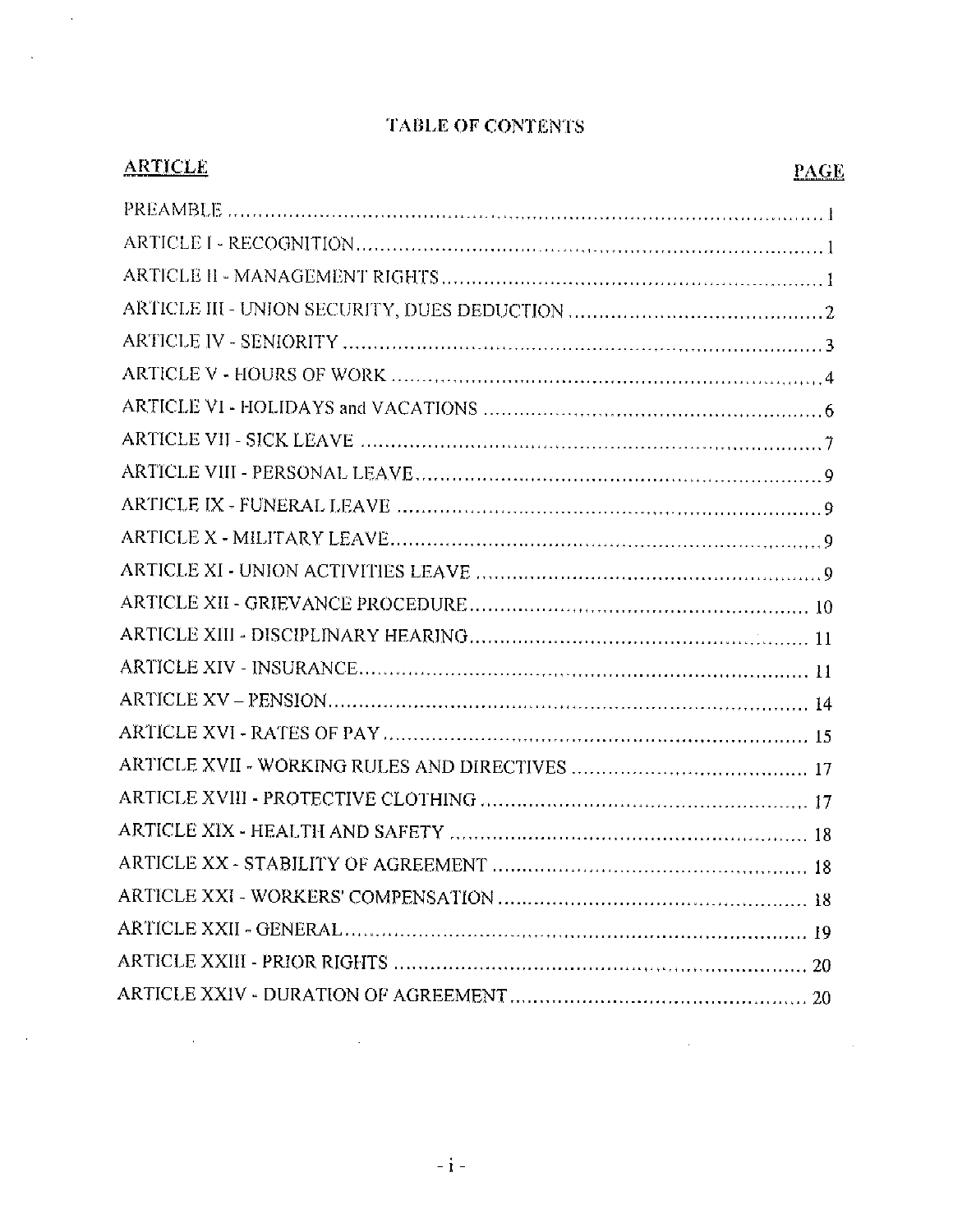## **PREAMBLE**

This Agreement entered into by and between the Town of Canton, State of Connecticut, hereinafter referred to as the Town, and the National Association of Government Employees, Local R1-198, hereinafter referred to as the Union, has as its purpose the promotion of harmonious relations between the Town and the Union; the establishment of an equitable and peaceful procedure for the resolution of differences; more effective service in the public interest; and establishment of rates of pay, hours of work, working privileges or benefits or any other matters that come within the general meaning of the terms, working conditions or conditions of employment as provided for by the General Statutes of the State of Connecticut.

# **ARTICLE I - RECOGNITION**

 $1.0$ The Town hereby recognizes the Union as the exclusive collective bargaining agent for the purpose of collective bargaining in respect to rates of pay, hours, wages, hours of employment and other conditions of employment for the unit consisting of all full-time employees of the Town of Canton's Public Works Department who work twenty (20) hours or more per week or who work one hundred twenty (120) days or more per year, excluding the Director of Public Works, Administrative Assistant, Project Administrator, Superintendent of Sewage Treatment Plant, and Chief Plant Operator, hereinafter referred to as "employee" or "employees". Any full-time regular position that is changed to a part-time regular position by the Town during the term of this Agreement, shall remain in the bargaining unit, and shall be eligible for benefits as provided by the Town's Personnel Rules. Except as permitted under the Management Rights Clause in Article II of this Agreement, the Town shall not hire part-time employee(s) to replace a full-time employee(s).

# **ARTICLE II - MANAGEMENT RIGHTS**

It is recognized and agreed that the Town, through the Board of Selectmen, its Chief 2.0 Administrative Officer, and the Water Pollution Control Authority (WPCA), has and will continue to retain the exclusive rights, duties and responsibilities to manage and direct the affairs of municipal government in all its various aspects except those specifically abridged, or modified by this Agreement. Such functions of the Town include, but are not limited to, the exclusive rights: to hire, promote, demote, to suspend, discharge or otherwise discipline for just cause; to maintain discipline and efficiency of employees and prescribe reasonable rules to that end; to layoff because of lack of work or because of budgetary considerations and to recall; and to introduce or improve methods or facilities. In addition, the Town shall have the sole rights, responsibilities and prerogatives of management of the affairs of the Town and direction of working forces, including, but not limited to the following:

 $(a)$ To establish or continue policies, practices, and procedures for the conduct of Town business and, from time to time, to change or abolish such policies, practices or procedures.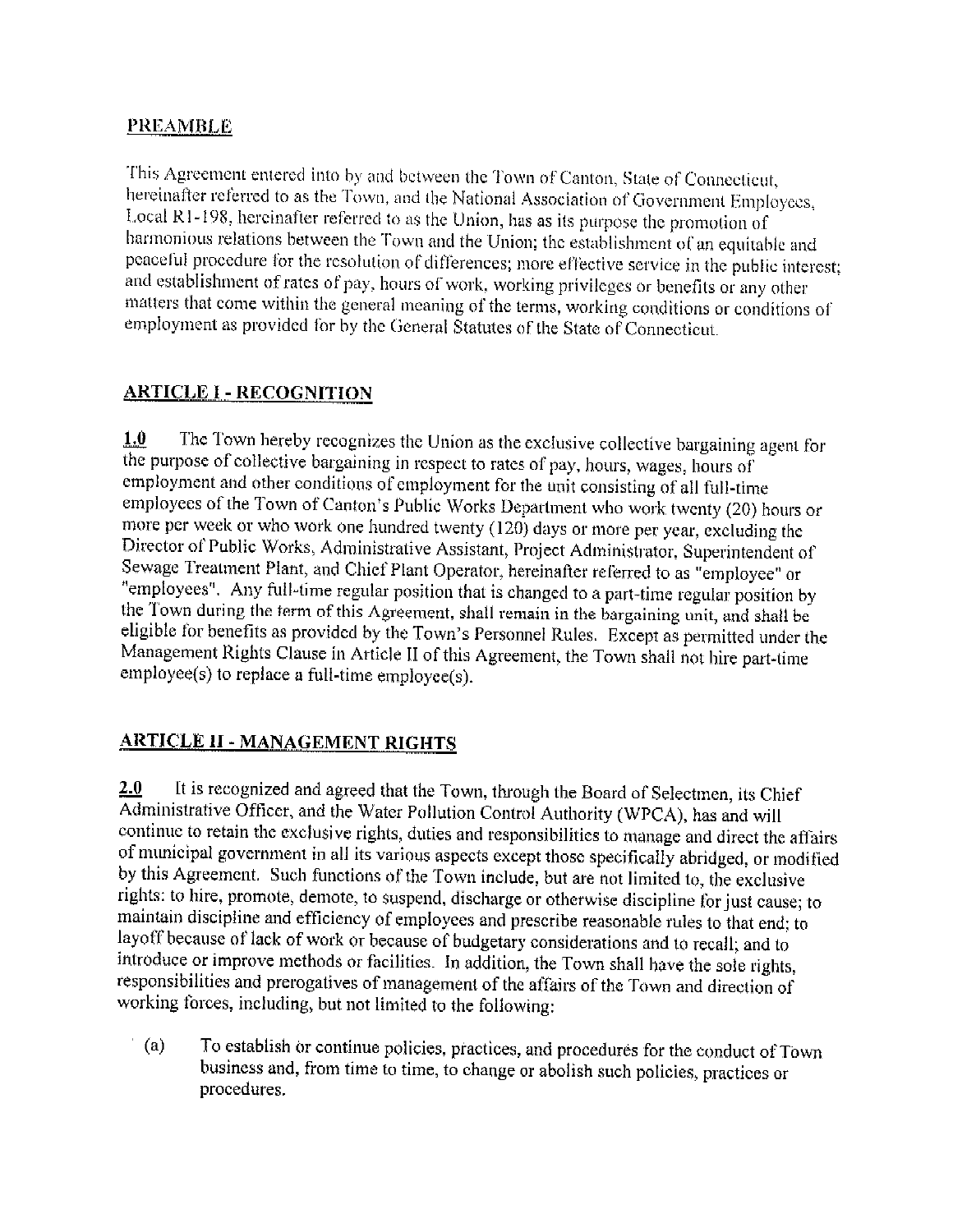- $(b)$ To prescribe and enforce reasonable rules and regulations for the maintenance of discipline and for the performance of work in accordance with the requirements of the Town, provided such rules and regulations are made known in a reasonable manner to the employees affected by them.
- To ensure that incidental duties connected with departmental operations, whether  $(c)$ enumerated in job descriptions or not, shall be performed by employees.

The Town agrees in the exercise of its functions to comply with the provisions of this  $2.1$ Agreement and that the provisions of this Article shall not be used by the Town for the purpose of infringing upon any employee's right provided in this Agreement.

It shall be the policy of the Town that all work which can be properly, safely and  $2.2$ economically performed by employees covered by this Agreement shall be assigned to and performed by employees covered by this Agreement.

# **ARTICLE III - UNION SECURITY, DUES DEDUCTION**

As a condition of employment: (i) all present employees who are members of the Union  $3.1$ upon the effective date of this Agreement shall remain members for the duration of this Agreement or shall be assessed  $\alpha$  "union service fee;" and (ii) all employees who are not members shall within thirty-one (31) days after the effective date of this Agreement become members of the Union and remain for the duration of this Agreement or shall be assessed a "union service fee." All employees hired hereafter, as a condition of employment shall become members of the Union on or before their thirty-first day of employment and remain members for the duration of this Agreement or shall be assessed a "union service fee." Said "union service fee" shall be equal to the cost of collective bargaining, contract administration and grievance adjustment (but not more than Union dues) for the duration of this Agreement or any extension thereof.

 $3.2$ The Town agrees to deduct from the salary of all employees covered herein, who authorize in writing such deductions from their salary, such dues, initiation fees, and/or service fees as may be fixed and certified to the Town by the Union as allowed by law. The Town will remit to the Union on or before the last day of the month in which such deductions are made, the aggregate of amounts collected, together with an alphabetic list of employees from whose salary such sums have been deducted. Such deductions shall continue for the duration of this Agreement and any extension thereof. The Union agrees that it will save the Town harmless from any claim for damages by reason of carrying out the provisions of this Agreement concerning the deduction from salary of such dues and fees, as here before mentioned.

These deductions will be made on the pay day of each weekly or bi-weekly pay period  $3.3$ (as appropriate) as specified by the Town and agreed to by the Union.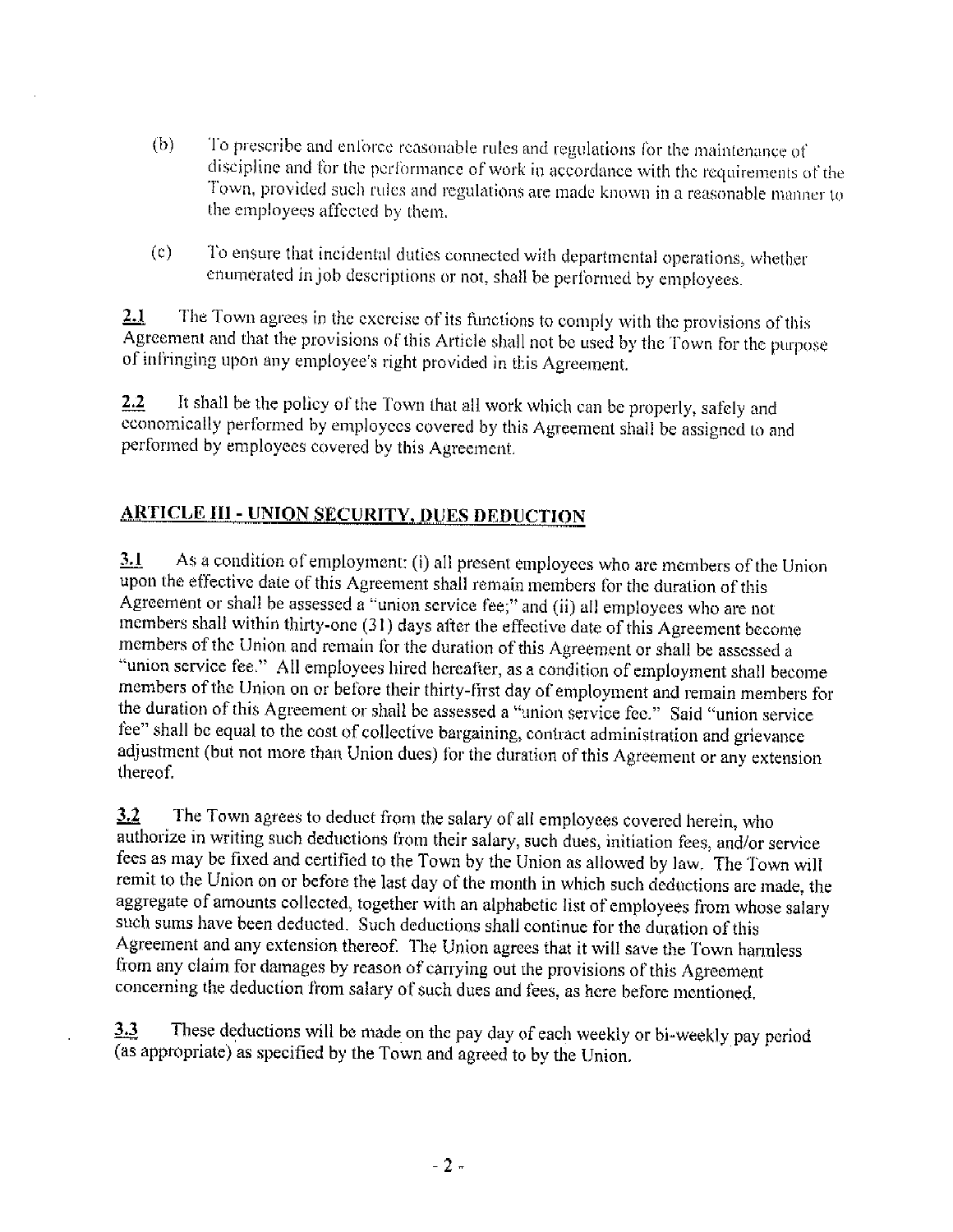# **ARTICLE IV - SENIORITY**

 $4.1$ Seniority shall be by group: (1) Highway and Park Group; (2) Sewer Group; and (3) Custodial Group, and shall commence on the day that the employee begins work as a paid fulltime employee within such group, except as provided in Section 4.3 below.

An employee's seniority shall be broken and he/she shall forfeit all rights and benefits  $4.2$ under this Agreement if he/she: (1) voluntarily resigns and quits; (2) is discharged; (3) takes a leave of absence for the purpose of working at another occupation; or (4) takes a leave of absence for more than 90 days, unless the leave is for military service or educational programs approved by the Town.

 $4.3$ No employees shall attain seniority rights under this Agreement until he/she has been continuously employed by the Town as a full-time member of the Department for a period of one (1) year. During such period, the employee shall be on probation and may be discharged by the Town for any reason whatsoever. In such event, neither the Union nor the employee shall have recourse to the grievance and arbitration provisions of this Agreement. Upon completion of an employee's probation period, his/her seniority shall date back to date of his/her original employment with the Town.

An employee's seniority shall not be lost because of absence due to illness, authorized  $4,4$ leave, workers' compensation or vacation, personal leave, military leave, layoff or suspension.

In the event of any reduction in the number of employees, layoff shall be by inverse order 4.5 of hiring and recall shall be by seniority. Employees shall be placed on a recall list for a period of one (1) year from the date of an employee's layoff, during which time each employee shall be notified by certified mail at their last known address, of any opportunity of re-employment with the Town for any position for which an employee is qualified.

The Town shall prepare a list of regular employees showing their seniority and time of 4.6 service with the Town and deliver the same to the Union at the signing of the Agreement. Seniority is the continuous service of the employee in the Town and computed in years, months, and days from the date of hire.

4.7 When new jobs are created, or a vacancy exists the Town shall post the position for one  $\overline{(1)}$  week and each employee within a department who is interested will have the opportunity to apply for said opening providing he/she is qualified.

Employees will be given at least two (2) weeks' notice before layoffs are made. The 4.8 Union will be notified at the same time the employee is notified of layoff.

If an employee is involuntarily transferred from one seniority group to another, he/she 4.9 shall retain in the second group the same date of seniority he/she held in the first group.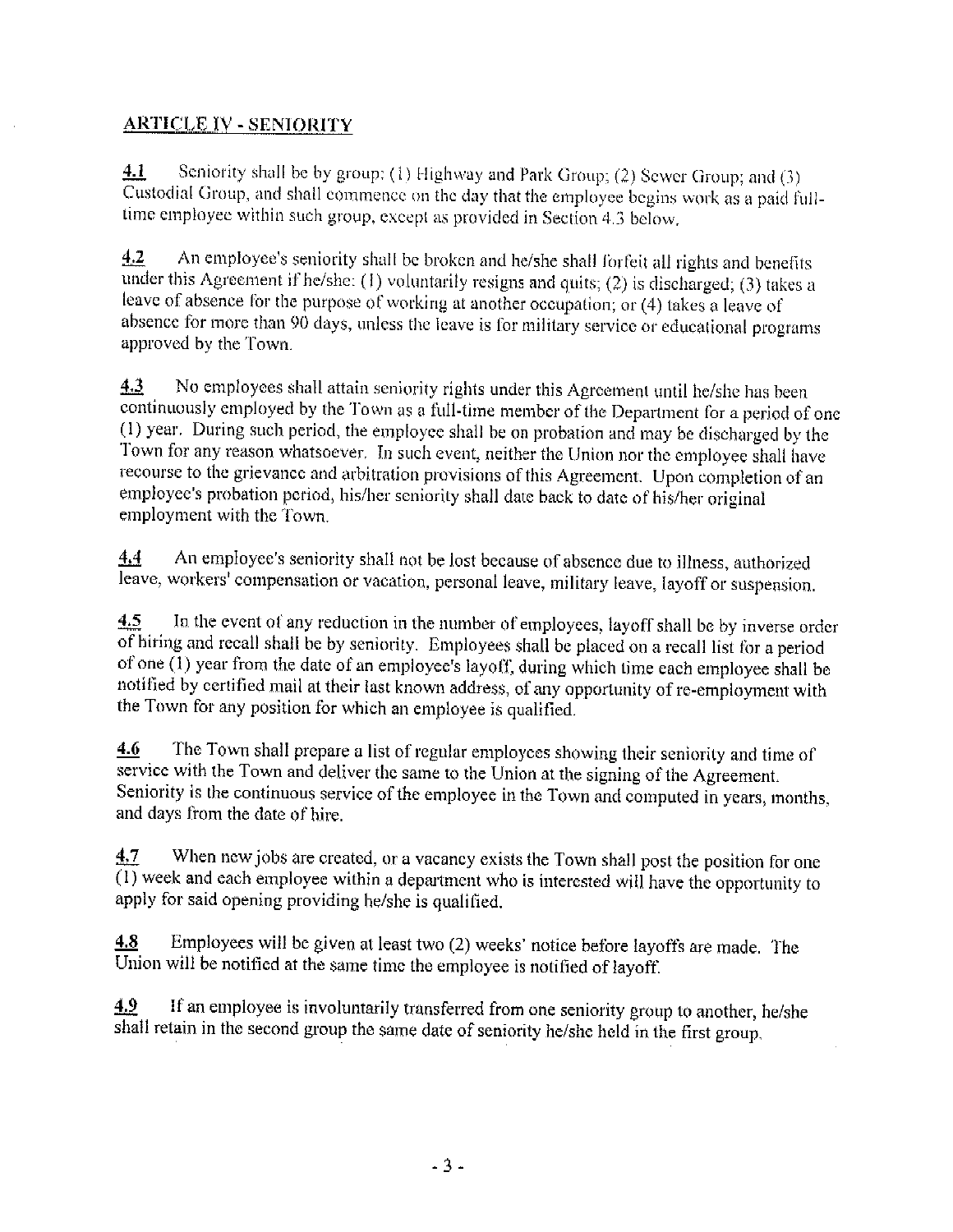When a vacancy exists or a new position is created, employees will be considered on the  $4.10$ basis of their skill, ability, and seniority. Where the qualifications are substantially equal, the employee with the greatest seniority will be given preference.

# <u>ARTICLE V - HOURS OF WORK</u>

 $5.1$ The regular working week for Highway, Parks and WPCA employees shall consist of forty (40) hours per week, eight (8) hours per day, five (5) days per week, Monday to Friday inclusive, 7:00 a.m. - 3:30 p.m. with a one-half  $(1/2)$  hour unpaid lunch. During the period of June 15th to September 1st the working hours of the Highway and Parks Divisions shall be, Monday to Friday inclusive, 6:30 a.m.  $-3:00$  p.m. with a one-half (1/2) hour unpaid lunch. The working hours for Custodian may consist of an eight (8) hour work day beginning between 7:00 a.m. and 3:30 p.m. and ending between 3:30 pm. and 12:00 a.m. with a one-half  $(1/2)$  hour unpaid meal break. The regular working week of the Transfer Station Operator/Maintainer III shall consist of forty (40) hours per week, eight (8) hours per day, five (5) days per week, Tuesday through Saturday inclusive, 7:00 a.m. - 3:30 pm. with a one-half (1/2) hour unpaid lunch For the period of April 15th through September 15th the hours of the Transfer Station/Maintainer III hours for Thursdays only shall be 11:00am to 7:00pm." Any breaks as may be required by law or permitted by the Public Works Director, shall not extend greater than 15 minutes in length and shall include any travel time to and from the job site. The term "breaks" shall not include "rest periods" pursuant to section 5.13.

The Director of Public Works, or his/her designee, may order employees in to work in  $5.2$ order to fill an overtime shift on a rotational basis among the qualified employees.

Employees shall receive time and one-half for all hours over eight (8) hours in any one 5.3  $\overline{(1)}$  day, for over forty (40) hours in any one (1) week.

Employees shall receive double time  $(2x)$  for all work done on Sundays and time and one 5.4 half (1.5x) on Saturdays if Saturday or Sunday are not scheduled in an employee's regular working week.

The allowance of an overtime premium on any hour excludes that hour from 5.5 consideration for overtime payment on any other basis, thus eliminating any double overtime payments.

Regular full-time employees shall have the first preference for all overtime work before  $5.6$ part-time or seasonal employees are used, within the unit and classification requiring the overtime.

Whenever overtime is required, overtime shall be divided as equally as efficient  $5.7$ operations permit among the employees performing similar work in the group, said group to include maintainers, assistant foreman, and mechanic. Employees shall be required to meet reasonable overtime schedules unless they are unable to do so because of illness, injury, or prior appointment. An employee who refuses overtime will be dropped to the bottom of the call-in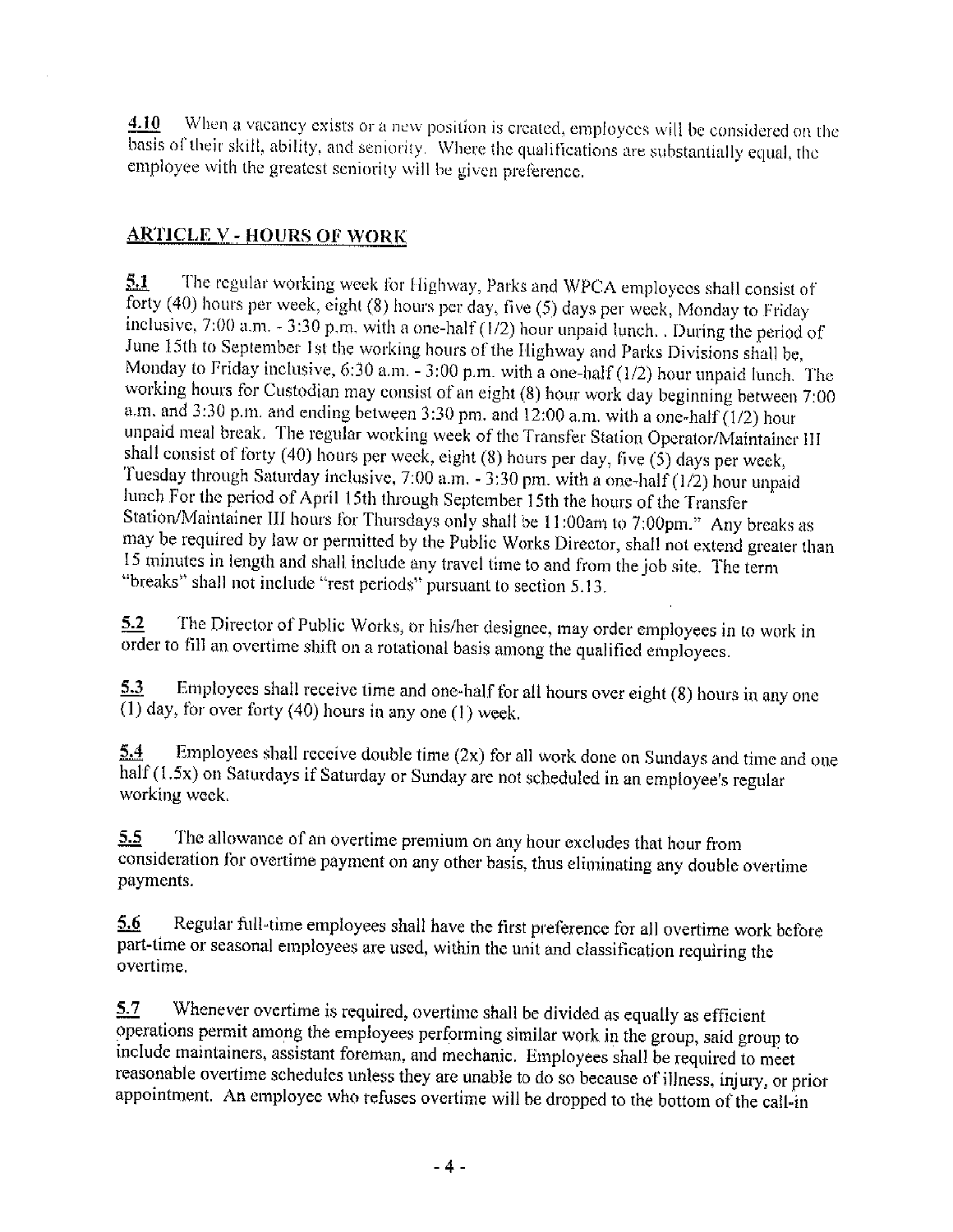list. An employee called in before his/her normal position shall not lose his/her regular position on the recall list. A record of overtime worked will be maintained by the supervisor and be available for examination upon request.

 $5.8$ An employee who is called in to work for some time period that is non-contiguous to the employee's normal work day, the employee will be paid for the hours worked at the rate of timeand-one-half (1.5x) up to the beginning of his/her next scheduled work day. The employees shall be paid for a minimum of four  $(4)$  hours if, he/she reports to work within 60 minutes from the time he/she is called and: (1) the employee is called in to work between  $11:00$  p.m. and  $7:00$ a.m. (and is not contiguous to the employee's normal work day); (2) the employee is called in and works on a holiday; or  $(3)$  the employee is called and works at least one  $(1)$  hour, which is not contiguous with the employee's normal work day. Any other time an employee is called in to work and the employee works less than one hour the employee shall be paid for two hours. For the purpose of computing overtime, all paid time under this provision shall be considered work time.

5.9 Employees of the WPCA or Park Department who are required to work the weekend or holiday shall be paid a minimum of two (2) hours at the applicable rate as hereinbefore provided for each day.

All members of the Highway Department, including Highway Foreman, Mechanic, 5.10 Highway Maintainers, Park Supervisor, Park Maintainers and Building Maintainers, may be called back for highway snow removal operations. All members of the Public Works Department may be called back for snow removal operations". This section specifically excludes those members of the Union that work for the Water Pollution Control Authority. Employees shall perform all duties assigned to them including responsibilities apart from their normal work assignment.

In the event of snow removal or other emergency condition requiring the use of power 5.11 equipment in addition to trucks, at least two (2) employees shall be called in to work. The Director of Public Works or, in his/her absence, the Chief Administrative Officer shall have the sole discretion to determine if two (2) employees are necessary.

Employees shall be granted reasonable time, up to one-half hour off with pay for eating 5.12 or rest after working four (4) hours overtime in emergency conditions.

5.13 During winter emergencies, when employees are required to work for extended periods, such employees may be granted up to four (4) hours of rest period in which the employee shall receive pay equal to the amount they would have received if they had continued to work. The Town in its discretion shall schedule the rest time provided herein based on workload, maximum efficiency and the safety of employees and the public.

Any employee sent home after working long hours in storms or emergency conditions 5.14 and who works into the employee's next regular work day shall be paid for the balance of employee's regular work day.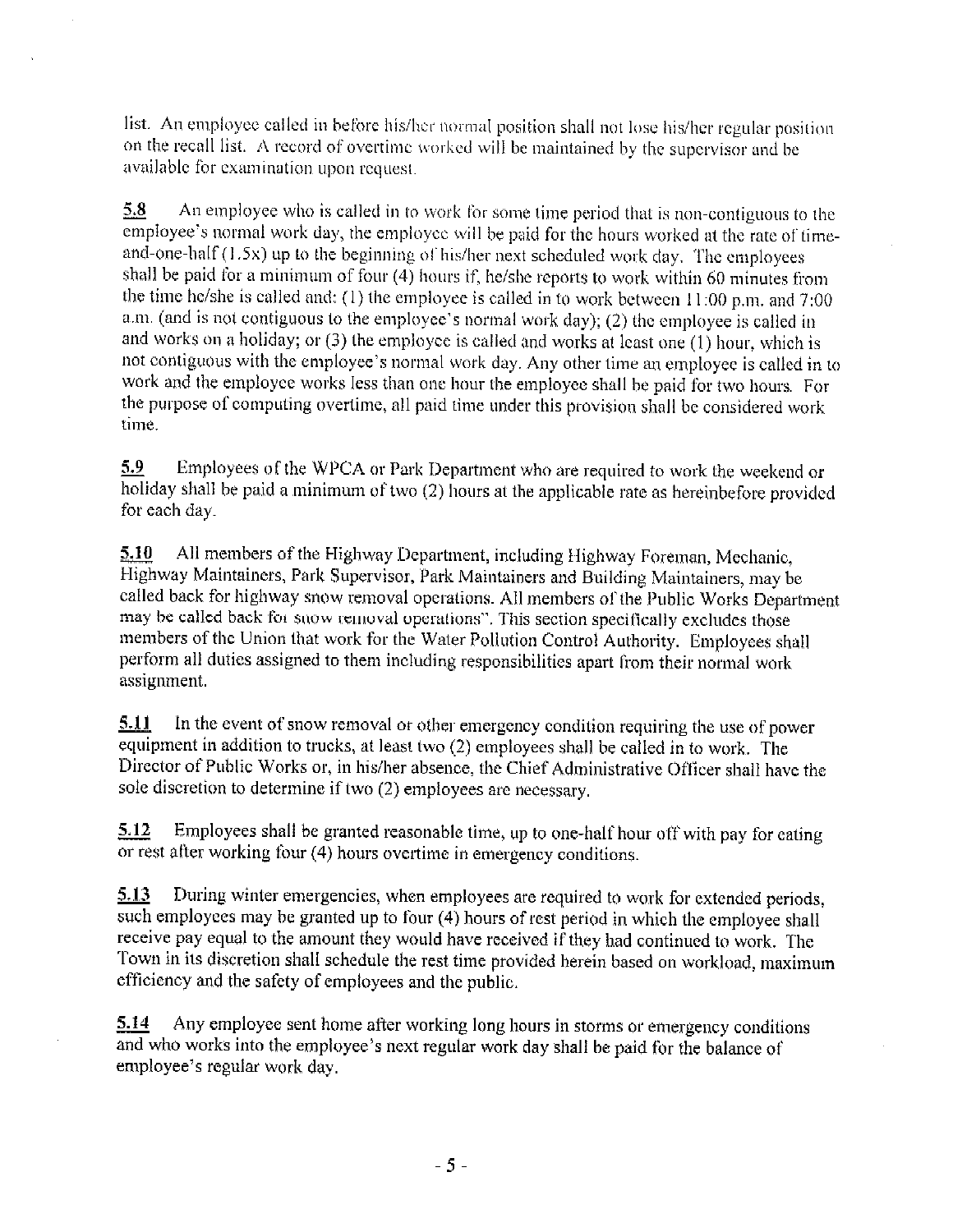Part-time and seasonal employees may be used by the Town to supplement the work 5.15 force as well as for other reasons. However, no part-time or seasonal employee shall be employed to perform the primary functions of any member of the bargaining unit who is on layoff status.

Whenever an employee is required to use heavy power equipment such as chainsaws and 5.16 wood chippers, there shall be at least one other employee present at the job site. This provision shall not apply when fire or police personnel are at the site.

## **ARTICLE VI - HOLIDAYS and VACATIONS**

6.1 The following holidays shall be observed:

> New Years Day Martin Luther King's Day Presidents Day Good Friday Memorial Day Independence Day

Labor Day Columbus Day Veteran's Day Thanksgiving Day Friday after Thanksgiving Day Christmas Day

Except for Thanksgiving, Christmas, or New Years, employees scheduled to work on any of the above holidays shall be paid one-and-one-half times (1.5x) his/her regular rate of pay in addition to the holiday pay. If an employee works on Thanksgiving Day, Christmas Day, or New Year's Day, he/she shall be paid double his/her regular rate of pay, in addition to the holiday pay.

The Town and Union agree to reopen the contract if during the term of this Agreement the Town or Union wants to propose substituting either Columbus Day or Washington's Birthday for the Day after Christmas.

6.2 Except for the full-time employee assigned to the Transfer Station, any holidays falling on Saturday will be observed on Friday; any holiday falling on Sunday will be observed on Monday. For the full-time employee assigned to the Transfer Station, if a holiday falls on a Saturday, he/she shall have that Saturday off. If a holiday falls on a Sunday or Monday, the fulltime employee assigned to the Transfer Station shall have the next scheduled work day off.

 $6.3$ If an employee is on vacation or sick leave when a holiday occurs, the day will be considered a holiday, not a vacation or sick leave day.

 $6.4$ Vacation periods not exceeding two (2) weeks in duration may be selected by employees according to seniority consistent with the needs of the Town. Absent extenuating circumstances, each employee who intends to utilize vacation leave shall give his/her Department Head two working days prior notice. Two working days prior notice shall be considered satisfied if notice is given prior to 12:00 p.m. on the second working day prior to the requested vacation leave. For example, in order to give two days' notice for a Monday vacation day, the Department Head would have to be notified by 2:00 p.m. on Thursday. Permission shall be obtained from the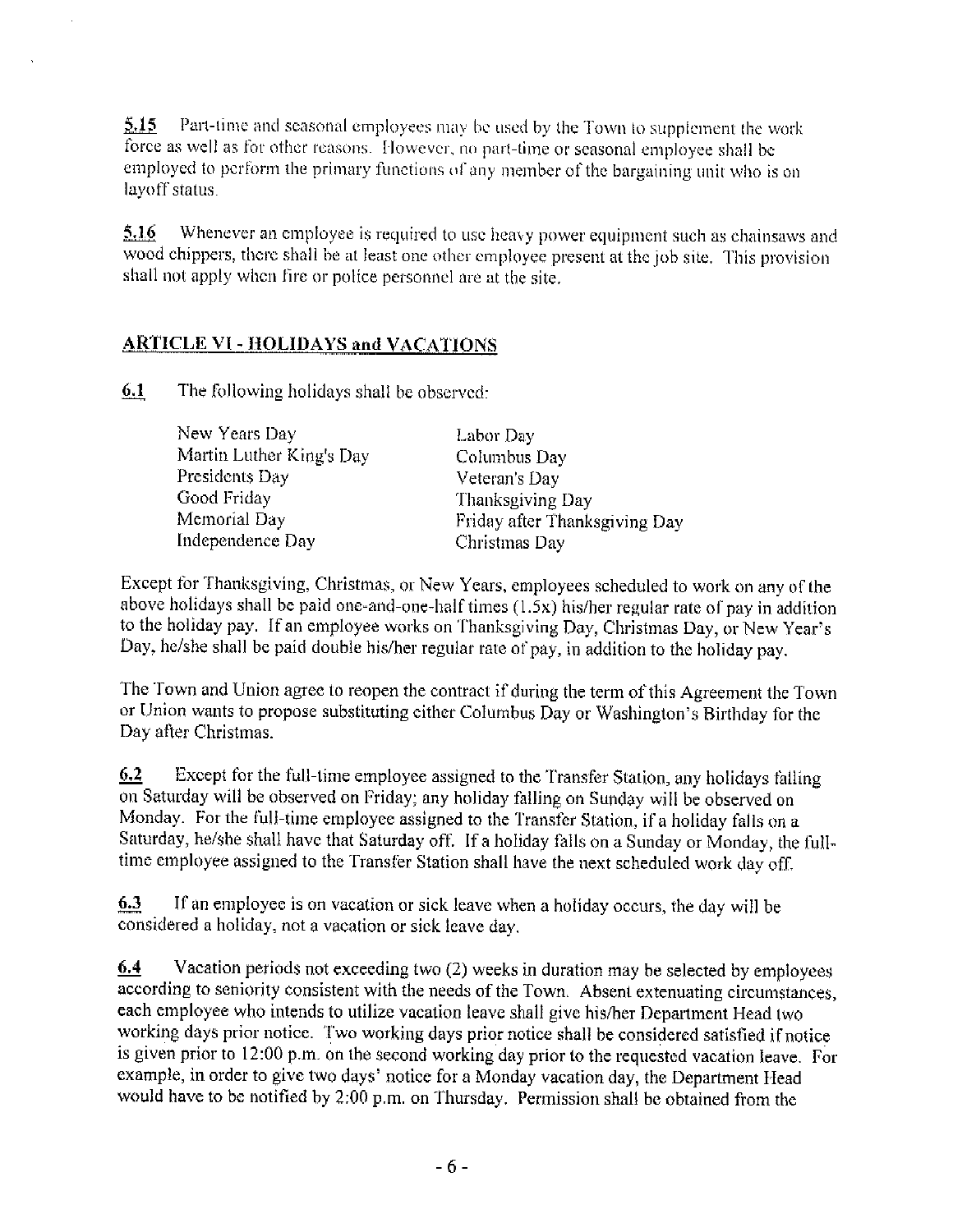Chief Administrative Officer for vacation periods exceeding fifteen (15) consecutive working days.

 $6.5$ Employees shall receive the following vacation periods, to be determined as of the employee's anniversary date of hire each year.

| <b>Length of Service Completed</b> | Number of Vacation Days |
|------------------------------------|-------------------------|
| 6 Months to 1 Year                 | 2 Days                  |
| Over 1 Year Less than 5 Years      | 10 Days                 |
| Over 5 Years Less than 10 Years    | 15 Days                 |
| Over 10 years Less than 20 Years   | 20 Days                 |
| 20 Years or More                   | 25 Days                 |

6,6 Full vacations are expected to be taken each year. The maximum accumulated vacation time which an employee can carry over from anniversary date to anniversary date is twenty (20) days.

 $6.7$ Vacation periods consisting of a minimum of five (5) working days shall be on a seniority basis. The minimum vacation leave which may be taken at any one time is two  $(2)$ hours.

6.8 If an employee dies while employed by the Town, or his/her employment is otherwise terminated, provided that the employee is in good standing, the Town shall pay the employee or his/her estate, as the case may be, his/her accumulated vacation days. Such sums shall include all days earned on a pro rata basis up to the day of separation.

6.9 When any time off with pay may be allowed other Canton municipal employees as result of an unanticipated national holiday or national day of mourning, the employee shall either be given extra time off or shall receive additional pay in lieu of such time off.

# **ARTICLE VII - SICK LEAVE**

 $7.1$ Each employee shall earn fifteen (15) sick days each calendar year and said sick days may accumulate up to a maximum of one hundred twenty (120) days. Employees hired on or after July 1, 1999 shall earn twelve (12) sick days each calendar year up to a maximum of ninety (90) days. However, the maximum amount of accrued sick leave that will be paid out pursuant to Section 7.5 is 60 days.

 $7.2$ Sick leave shall be granted for the employee's own illness and/or non-compensable bodily injury or disease. The Town may at its discretion require a doctor's certificate for sick leave after three (3) consecutive days or in event there is suspected abuse of sick leave.

Employees shall report sick as soon as possible but no later than one-half  $(1/2)$  hour prior  $7.3$ to the start of their shift, except where sufficiently limiting circumstances exist.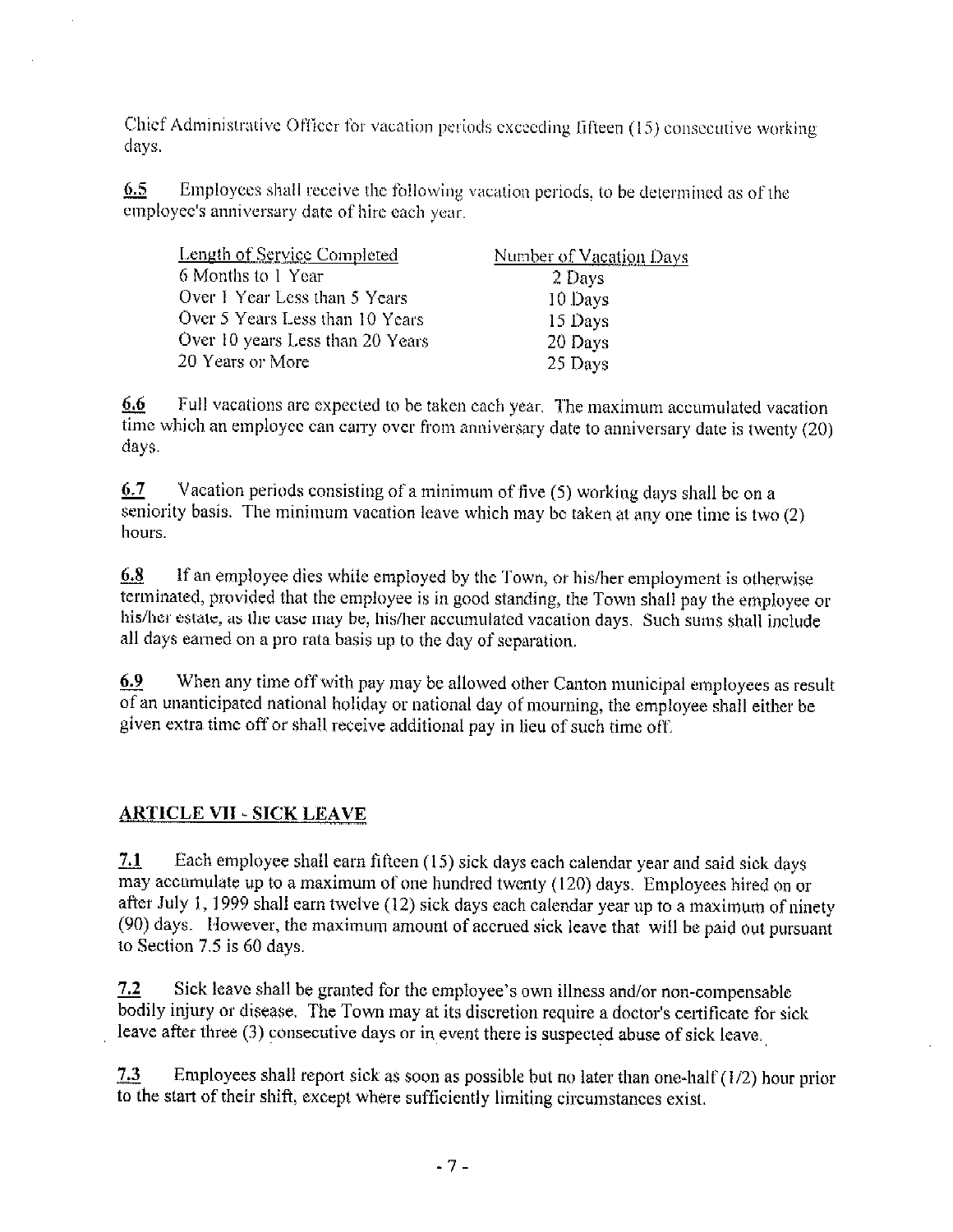$7.4$ Sick leave shall continue to accumulate during vacation time and sick leave, but shall not accumulate during suspension for cause.

 $7.5$ Upon retirement, layoff, or resignation in good standing, employees shall be paid for any unused accumulated sick leave on the following schedule: one-fifth (1/5) after completion of three (3) years of service; two-fifths  $(2/5)$  after completion of seven (7) years of service; and onebalf  $(1/2)$  after completion of ten  $(10)$  years of service. In addition, the employee shall receive accumulated vacation days if an employee is in good standing at the time of his/her employment terminates. Employees hired on or after July 1,  $2010$  shall be incligible for payment of accumulated sick leave under this section.

Family & Medical Leave. The Town shall provide to eligible employees, in accordance 7.6 with the federal Family and Medical Leave Act of 1993 (FMLA), with up to twelve (12) weeks of unpaid family leave in any one (1) year period beginning on January 1st of each year.

7.7 An employee may request sick leave if he/she is required to attend to an immediate household family member who is ill.

7.8 A sick leave bank shall be created and composed of the contributions of bargaining unit employees. Hours contributed shall not revert to employees if not used. Time from the sick leave bank shall be allocated only to non-probationary employees with serious, long-term illnesses.

To be eligible for an allocation from the sick leave bank an employee must meet the following conditions:

- a) He/she exhausted of all of his/her sick leave, personal leave and vacation leave;
- b) The illness or injury is not covered by Workers' Compensation or long-term disability and/or such benefit has been exhausted:
- c) An acceptable medical certificate supporting the absence is on file; and
- d) He/she did not inappropriately use their sick leave prior to the illness or injury in question.

Allocations from the Sick Leave Bank shall be allocated to bargaining unit employees upon the agreement of both the CAO and the Union.

Employees may contribute up to 5 days per fiscal year. Employees may not contribute leave time unless he/she have a minimum of 12 accrued sick days remaining after giving days to the Sick Leave Bank. There shall not be more than 150 days in the Sick Leave Bank at any one time.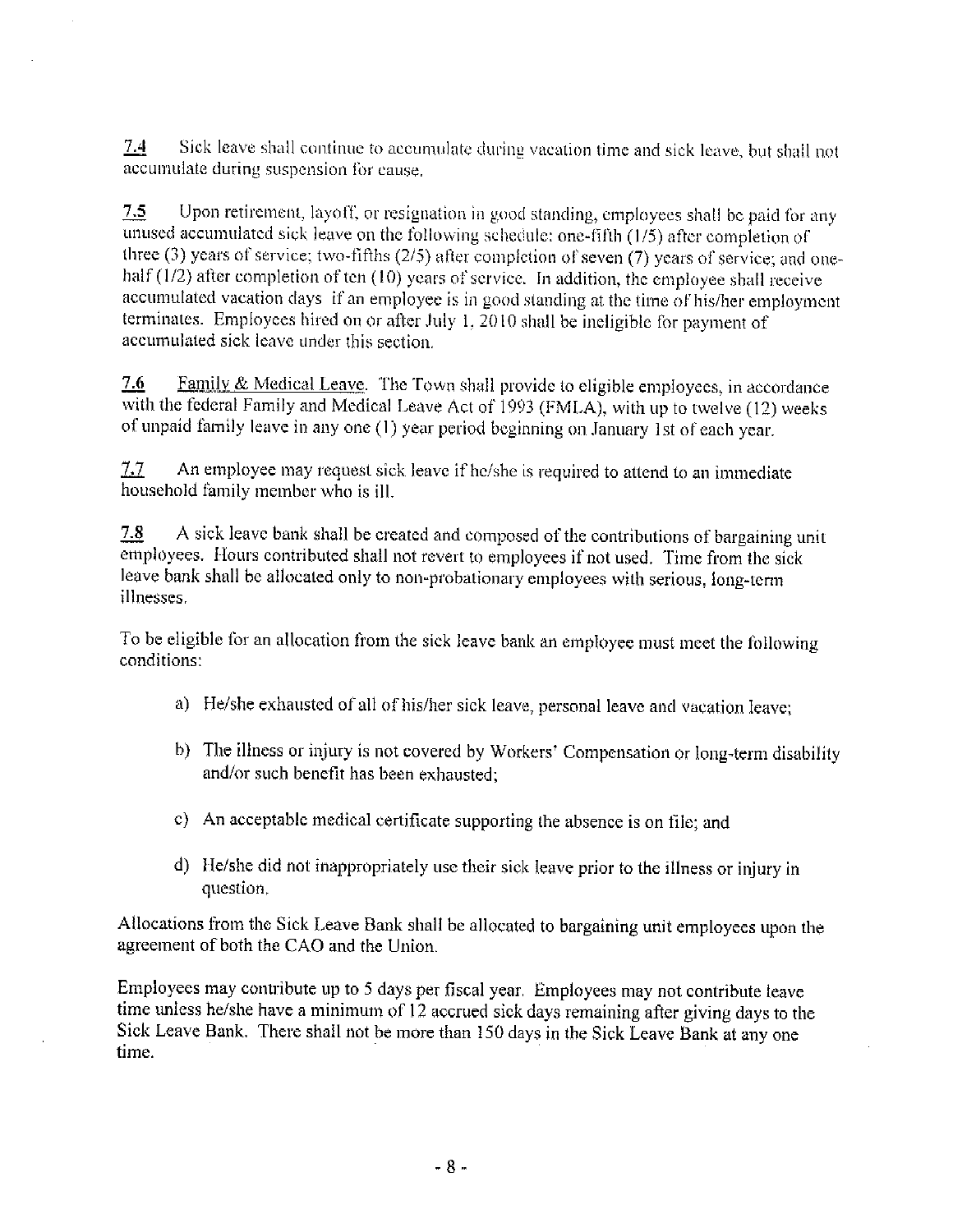The actions or non-actions of the Town and/or Union shall in no way be subject to collateral attack or the grievance/arbitration process. The parties shall not be considered a Town board or any other subdivision of the Town. No request shall be conducted as contested cases or otherwise be subject to the Administrative Procedure Act.

#### **ARTICLE VIII - PERSONAL LEAVE**

Each employee shall be granted, with pay, three (3) personal days each fiscal year. 8.1 Personal days are not cumulative. Except in an emergency, an employee's supervisor shall be notified two (2) working days in advance in order to obtain the permission of the supervisor for taking any personal days. Such permission shall not be unreasonably withheld by the supervisor. An "emergency" shall be defined as an urgent situation which the employee could not have reasonably anticipated. In an emergency, the employee shall notify the supervisor of his/her needs to utilize personal leave as soon as practicable but no later than the start of his/her regular shift.

## **ARTICLE IX - FUNERAL LEAVE**

 $9.1$ In the event of the death of an employee's spouse or partner to a civil union in accordance with Conn. Gen. Stat. §46b-38aa et. seq., father, mother, father-in-law, mother-in-law, sister, brother, child, step-child, step-father, step-mother, step-brother, step-sister, grandparent, son-inlaw, daughter-in-law or grandchild, an employee may have time off starting on the date of death and continuing to the date of funeral (not to exceed three days) without loss of regular pay, provided the employee attends the funeral of the deceased. Such days off shall not be charged to sick leave.

In the event of the death of an employee's brother-in-law or sister-in-law, an employee  $9.2$ may have one (1) calendar day to attend the funeral without loss of regular pay. Such day off shall not be charged to sick leave.

#### **ARTICLE X - MILITARY LEAVE**

Military leave and the rights and benefits associated therewith shall be provided in  $10.1$ accordance with State and Federal law (USERRA), as it may be amended from time to time.

#### **ARTICLE XI - UNION ACTIVITIES LEAVE**

Up to three (3) members of the Union Negotiating Committee shall be granted leave from 11.1 duty with full pay for all meetings between the Town and the Union for the purpose of negotiating the terms of the Agreement when such meetings take place at a time during which such members are scheduled to be on duty.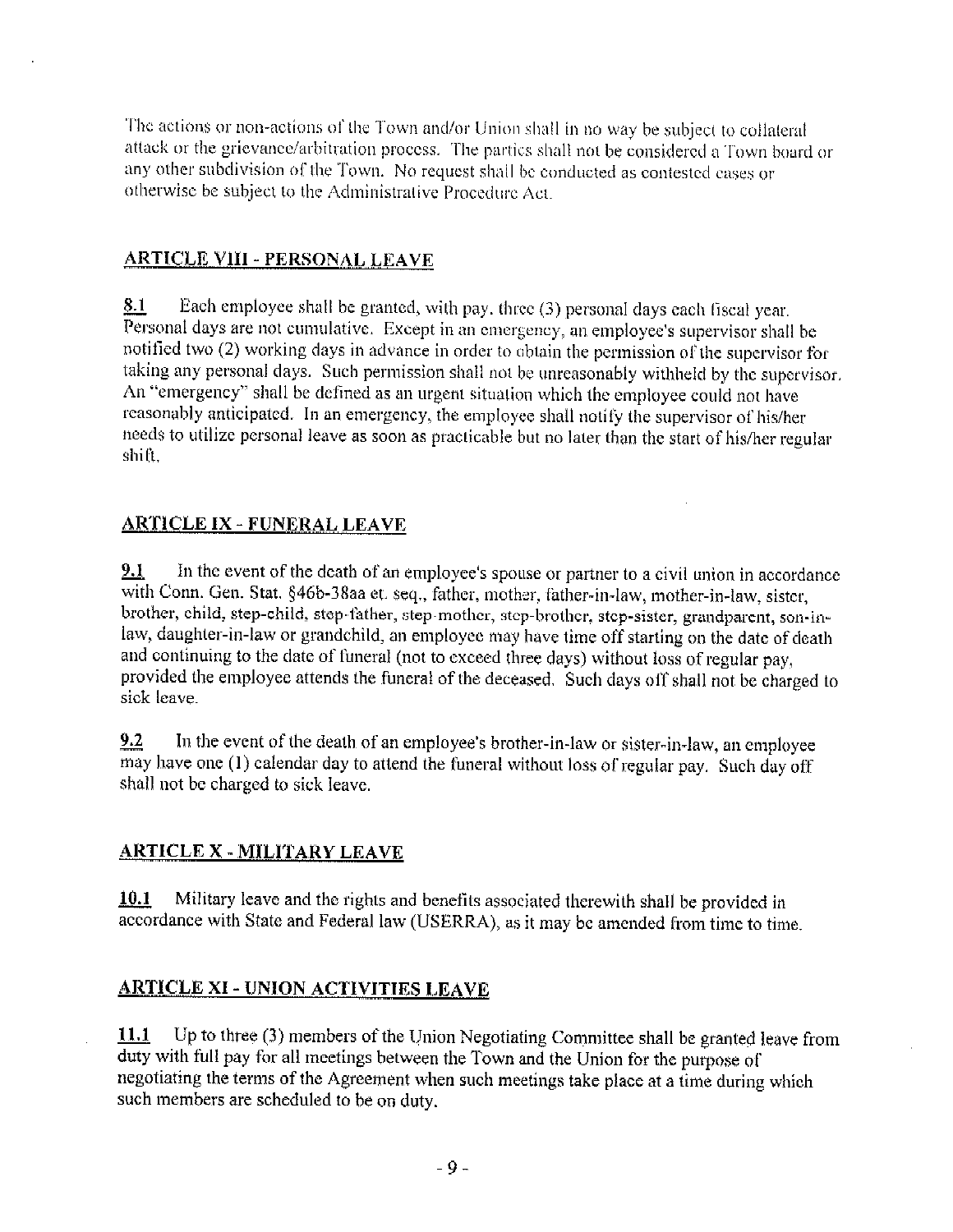$11.2$ The Union President and Vice President shall be granted leave from duty with full pay for all meetings between the Town and the Union for purposes of processing grievances through arbitration when such meetings take place at a time during which such members are scheduled to be on duty.

Each fiscal year, the Union shall receive four (4) days that its members can utilize for 11.3 union activities or training. Such leave may be used in minimal increments of a half-day.

# **ARTICLE XII - GRIEVANCE PROCEDURE**

The purpose of the grievance procedure shall be to settle employee grievances at as low 12.1 an administrative level as is possible and practicable, so as to ensure efficiency and employee morale.

 $12.2$ A grievance for the purpose of this procedure shall be considered to be an employee complaint concerned with:

- $(a)$ Discharge, suspension or other disciplinary action;
- $(b)$ Charge of favoritism or discrimination; or
- Matters relating to the interpretation and application of the articles and sections of  $\left( c\right)$ this Agreement.

12.3 Up to Step 2, any employee may use this grievance procedure with or without Union assistance. Only the Union, and not individual employees, however, may demand arbitration pursuant to Step 3. Should an employee process a grievance through one or more steps provided herein prior to sceking assistance from the Union, the Union may process the grievance from the next succeeding step following that which the employee has utilized. No grievance settlement made as a result of an individually processed grievance shall contravene the provisions of this Agreement.

- (a) **Step 1.** Any employee who has a grievance shall reduce the grievance to writing and submit it within ten (10) working days from the date of the occurrence to the head of the department who shall use his/her best efforts to settle the dispute. The department head's decision shall be submitted in writing to the aggrieved employee and his/her representative, if represented, within ten (10) working days of receipt of the grievance.
- Step 2. If no agreement is reached with the decision rendered by the head of the  $(b)$ department, the employee or his/her representative shall submit the grievance in writing within ten  $(10)$  working days to the Chief Administrative Officer. Within ten  $(10)$ working days after receiving such grievance, the Chief Administrative Officer shall render his/her decision in writing to the aggrieved employee and his/her representative.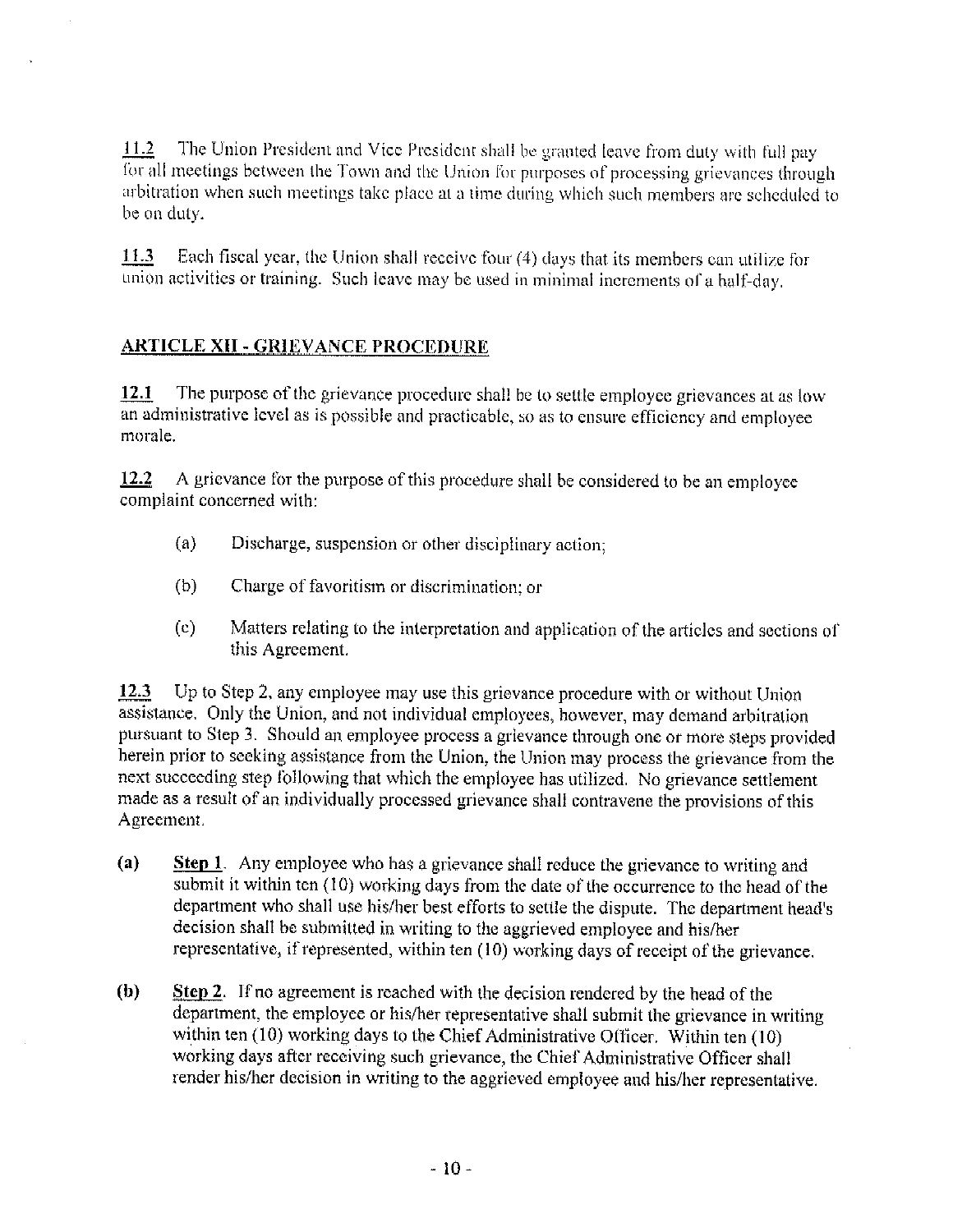- $\left( \mathbf{c} \right)$ **Step 3.** If no agreement is reached with the decision rendered by the Chief Administrative Officer, the employee through his/her representative may submit the grievance to arbitration to the Connecticut State Board of Mediation & Arbitration ("Board") within ten (10) working days after receipt of the written decision of the Chief Administrative Officer or, if mediation services are used, within ten (10) working days after the conference with the mediator appointed by the Board, and the decision rendered by the arbitrator or arbitrators shall be final and binding upon both parties.
- $(d)$ Mediation. The mediation services of the Board may be used after the second step above provided both parties mutually agree in writing. A request for mediation shall be filed with the Board by the employee or his/her representative within ten (10) working days after receipt of the written decision of the Chief Administrative Officer.
- $(e)$ **Meetings**. If either of the parties related to the grievance process desires to meet for the purposes of oral discussion, a meeting shall be requested and if satisfactory to the other party, a meeting shall be promptly scheduled. Such procedure shall not extend the time limitations above.
- Representation. The employee, the Union, or the Town shall have the right, at his/her or  $(f)$ its own expense, of choice of representation whenever representation is desired.

#### **ARTICLE XIII - DISCIPLINARY HEARING**

If at any time the Town elects to have a formal hearing pertaining to disciplinary action 13.1 of any employee at which witnesses shall be called and questioned, the employee shall have a right to be represented by counsel of his/her choice, at that employee's expense, and shall have the right to produce witnesses, who shall testify under oath. Each party will have the right to cross-examine all witnesses and parties and any party may have a public stenographer present at that party's expense. If formal charges are made against an employee, the employee shall be given a copy of such charges forty-eight (48) hours prior to the hearing. An employee whose actions is the subject of the hearing shall be given notice of the hearing at least seven (7) days prior to the hearing.

#### **ARTICLE XIV - INSURANCE**

The Town of Canton shall provide a program of health insurance as provided below: 14.1

 $\mathcal{L}$ 

 $\sim$ 

#### **Fiscal Year 2017-2018**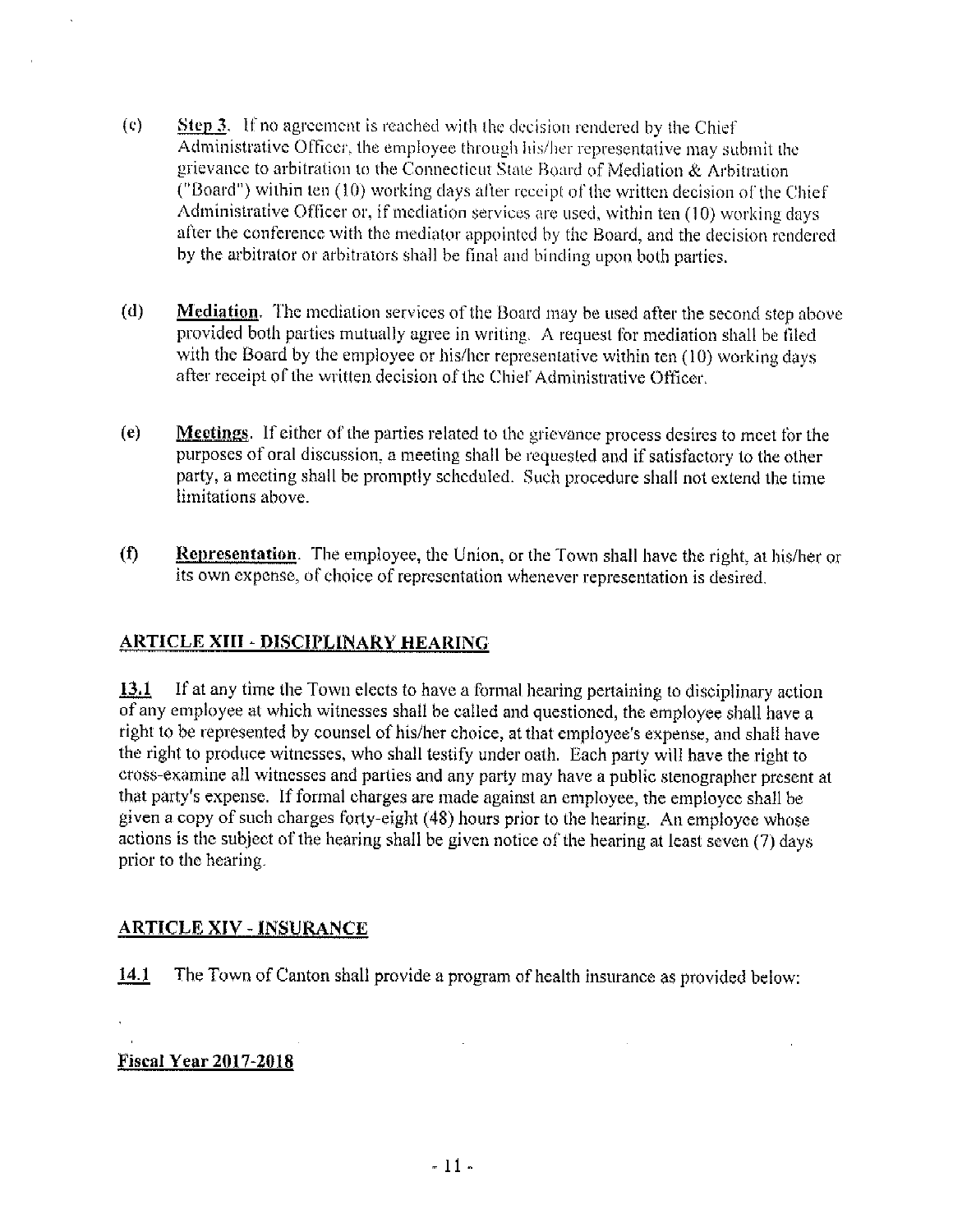The Town will continue to offer eligible employees the choice of the High Deductible HSA Plan or the PPO Plan. The deductibles for the HSA Plan shall remain: \$2000 for single coverage and \$4000 for family coverage.

Co-pay for prescriptions shall not be limited to the HSA's deductible limits

Effective July 1, 2017, the Town will deposit into the employee's HSA account an amount equal to 50% of the annual deductible (i.e., \$1000 for individual coverage and \$2000 for family coverage). In addition to the deductible, employees participating in the HSA plan shall pay 17% of the HSA Plan's premium/premium equivalent and the Town shall cover 83% of the HSA Plan's premium/premium equivalent.

For employees who elect to remain in the PPO Plan, employees shall pay the difference between the Town's cost for the HSA Plan (including the Town's contribution toward the deductible) and the cost of the PPO Plan premium/premium equivalent or 21% of the PPO Plan premium/premium equivalent, whichever is greater.

#### **Fiscal Year 2018-2019**

The Town will continue to offer eligible employees the choice of the High Deductible HSA Plan or the PPO Plan. The deductibles for the HSA Plan shall remain: \$2000 for single coverage and \$4000 for family coverage.

Co-pay for prescriptions shall not be limited to the HSA's deductible limits

Effective July 1, 2018, the Town will deposit into the employee's HSA account an amount equal to 50% of the annual deductible (i.e., \$1000 for individual coverage and \$2000 for family coverage). In addition to the deductible, employees participating in the HSA plan shall pay 17.5% of the HSA Plan's premium/premium equivalent and the Town shall cover 84.5% of the HSA Plan's premium/premium equivalent.

For employees who elect to remain in the PPO Plan, employees shall pay the difference between the Town's cost for the HSA Plan (including the Town's contribution toward the deductible) and the cost of the PPO Plan premium/premium equivalent or 21% of the PPO Plan premium/premium equivalent, whichever is greater.

Fiscal Year 2019-2020

The Town will continue to offer eligible employees the choice of the High Deductible HSA Plan or the PPO Plan. The deductibles for the HSA Plan shall remain: \$2000 for single coverage and \$4000 for family coverage.

Co-pay for prescriptions shall not be limited to the HSA's deductible limits

Effective July 1, 2019, the Town will deposit into the employee's HSA account an amount equal to 50% of the annual deductible (i.e., \$1000 for individual coverage and \$2000 for family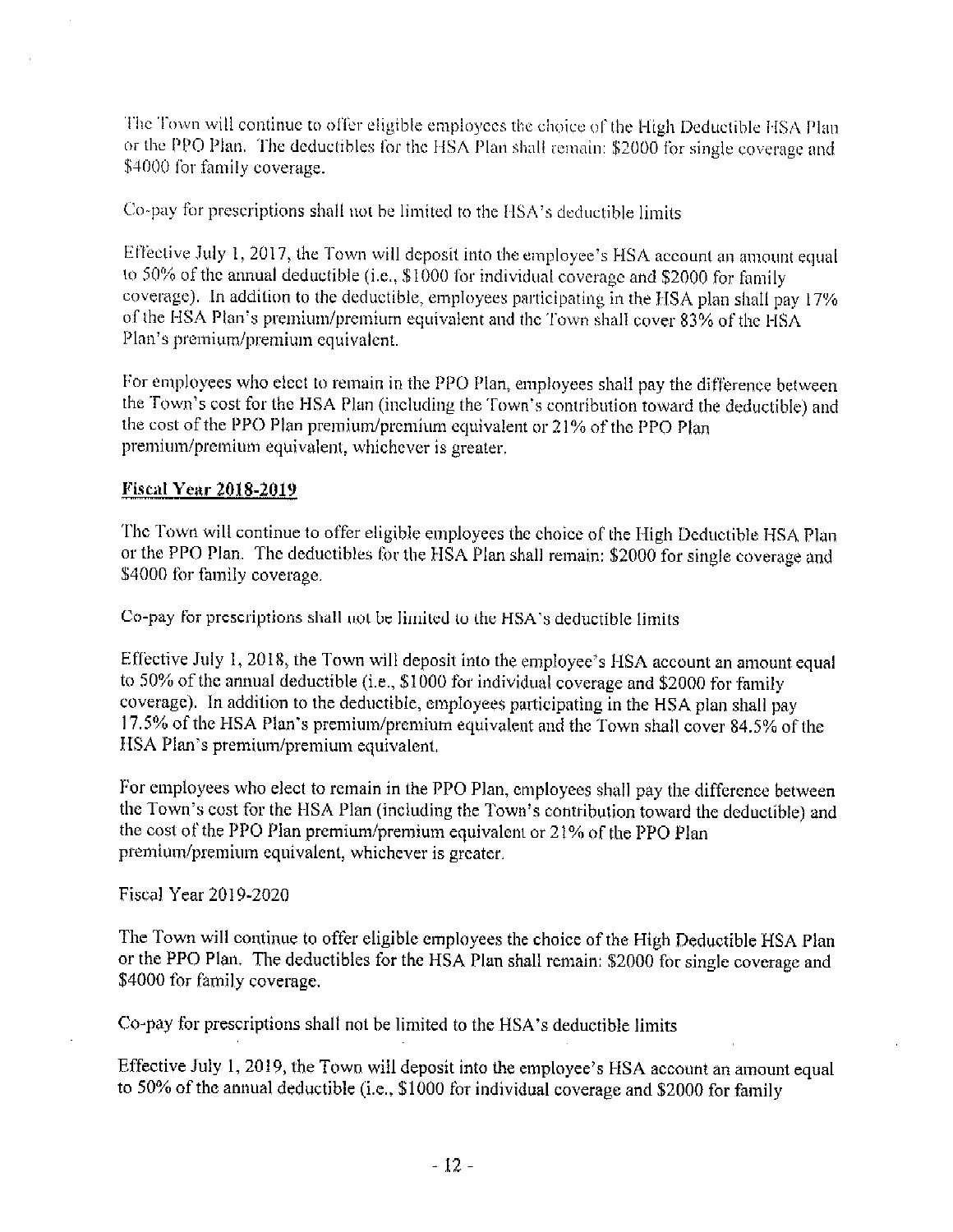coverage). In addition to the deductible, employees participating in the HSA plan shall pay 18% of the HSA Plan's premium/premium equivalent and the Town shall cover 82% of the HSA Plan's premium/premium equivalent.

For employees who elect to remain in the PPO Plan, employees shall pay the difference between the Town's cost for the HSA Plan (including the Town's contribution toward the deductible) and the cost of the PPO Plan premium/premium equivalent or 21% of the PPO Plan premium/premium equivalent, whichever is greater.

Anthem Blue Cross/Blue Shield of Connecticut Century Preferred Plan with the Managed 14.2 Benefits cost-containment program, as set forth below, and Anthem Blue Cross Full Service Dental Plan, with "Rider A" or its equivalent for employees and their enrolled dependents, shall be offered to employees:

| Copay                           |                   |
|---------------------------------|-------------------|
|                                 | Current           |
| Office Visit                    | \$30              |
| <b>Inpatient Admission</b>      | \$300             |
| Outpatient Surgery              | \$200             |
| <b>Emergency Room</b>           | \$175             |
| <b>Urgent Care</b>              | \$125             |
| High Cost Diagnostic            | \$75 to \$375 Max |
| <b>OON</b> Deductible           | 500/1000/1500     |
| <b>OON</b> Coinsurance          | 80/20%            |
| <b>OON Coins Max</b>            | 1500/3000/4500    |
| <b>OON</b> Out-of-Pocket<br>Max | 2k/4k/6000        |
| RX Copay                        | \$10/25/40        |
| Mail Order Copays               | 2.5x              |
| RX Day Supply                   | 30/90             |
| <b>RX</b> Maximum               | \$2,000           |
| <b>RX</b> Edits                 | Full Mgd Edits    |
|                                 |                   |

#### PPO PLAN

Prescription drug benefits shall be treated as any other medical expense subject to the deductible and coinsurance (if applicable). Employees shall receive a 30 day supply of a prescription filled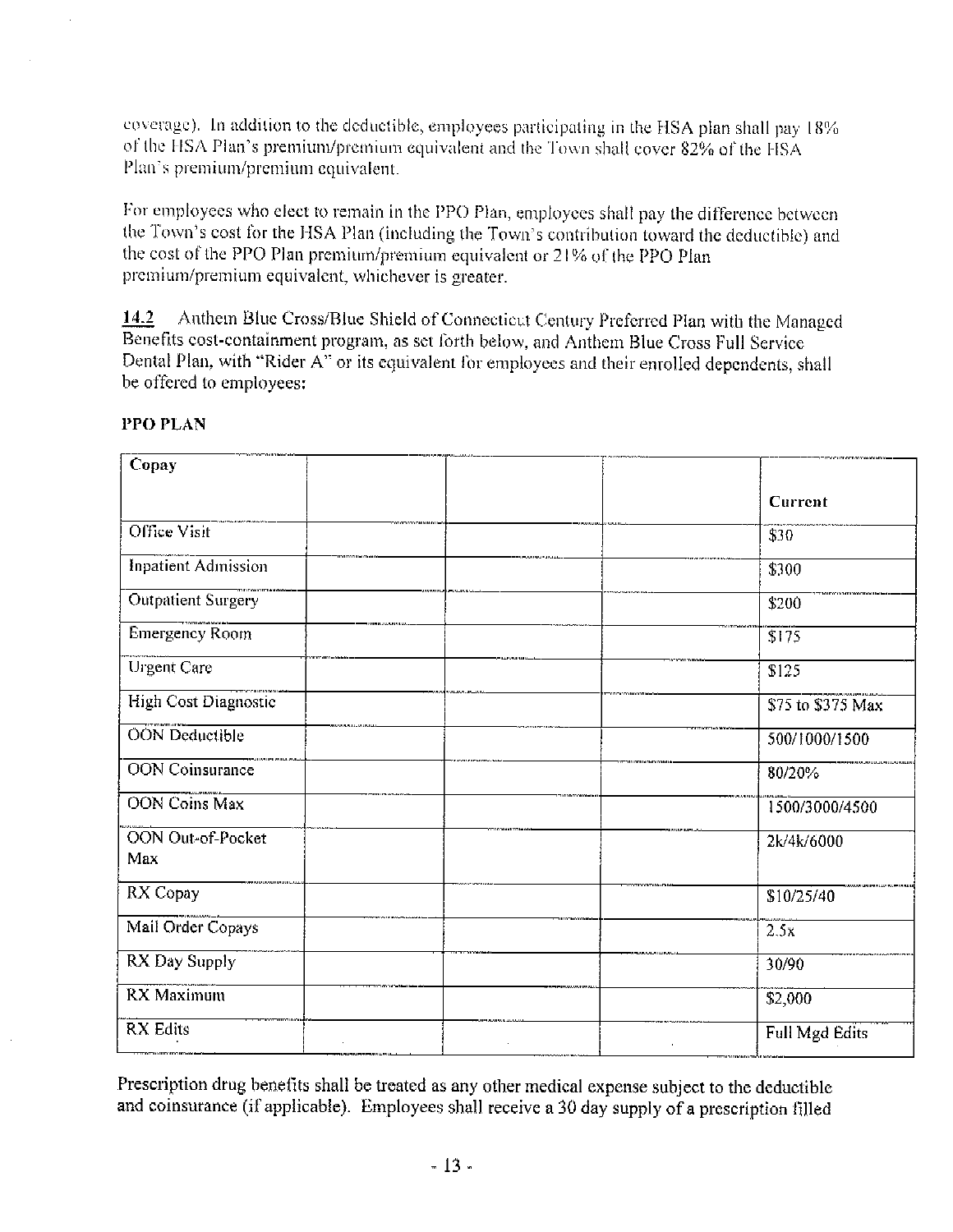at a retail pharmacy and a 90 day supply of a prescription filled by mail order. The prescription plan shall require prior authorization for physician dispense as written.

- $14.3$ Group long-term disability plan, including sixty percent (60%) of an employee's basic monthly salary not to exceed three thousand dollars (\$3,000), effective one hundredtwenty (120) days after disability for a period of two (2) years.
- $14.4$ Life insurance equal to one and one-half  $(1\ 1/2)$  times the employee's basic annual salary rounded to the nearest thousand dollars and accidental death and dismemberment insurance of five thousand (\$5,000) dollars.
- 14.5 The Town, with the concurrence of the Union, shall have the ability to self-insure or to obtain coverage provided by another carrier(s), provided substantially the same coverages and benefits are provided.

#### **ARTICLE XV - PENSION**

The Memorandum of Agreement between the Town and the Union dated February 21, 15.1 2001 amending the Town's defined benefit retirement plan for full-time employees is incorporated into and made part of this Agreement. The Plan was amended to include the following changes:

- The effective date of any changes to the Retirement Plan will be as of July 1,  $(a)$ 2001.
- $(b)$ The Town shall provide the Union with a copy of the biennial actuarial valuation report upon receipt from the actuary.
- $(c)$ Each participant shall receive annually a copy of their individual status in the plan stating their current vested status and projected benefits at normal retirement.
- $(d)$ The definition of normal retirement benefit shall be two percent  $(2\%)$  of final average compensation multiplied by the number of years of credited service.
- $(e)$ Define "final average compensation" as the member's highest IRS W-2 reported wages which are subject to withholding for Federal Income Tax purposes for three  $(3)$  calendar years out of the ten  $(10)$  years preceding his/her Normal Retirement Date.
- $(1)$ Employees shall contribute seven percent (7%) of their gross earnings. Effective July 1, 2015, employees shall contribute seven and a half percent (7.5%) of their gross earnings.

 $15.2$ The memorandum of agreement between the Town and the Union dated February 21, 2001 providing for the establishment of a defined contribution retirement plan for all employees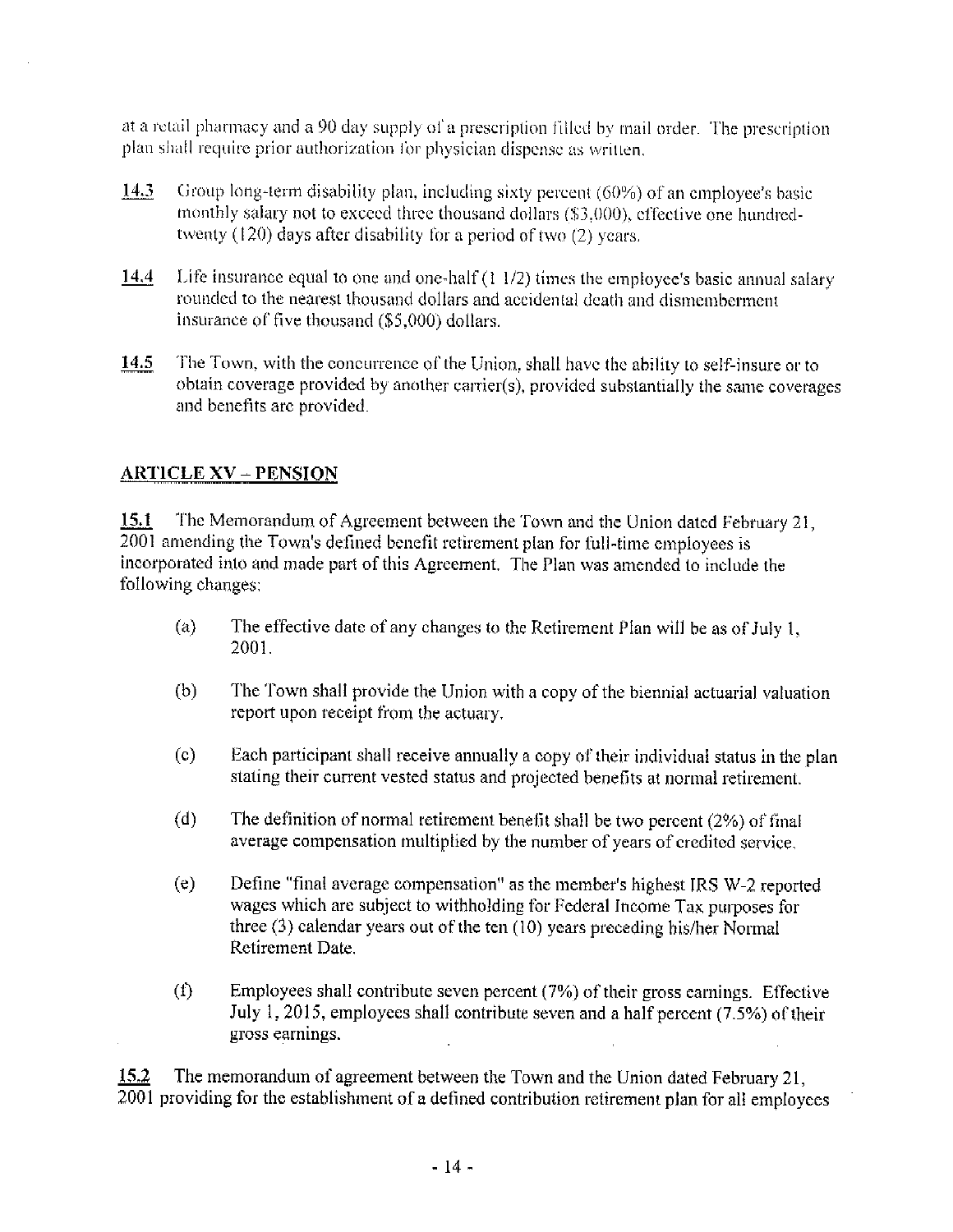hired after July 1, 2001 and the option for current defined benefit plan participants to withdraw from that plan and join the defined contribution plan is incorporated into and made part of this Agreement. Effective July 1, 2017, the Town and the employees shall each contribute seven and a half percent (7.5%) of the employee's gross carnings. Effective July 1, 2018, the Town shall contribute seven and a half percent  $(7.5%)$  of the employee's gross earnings and the employee's shall contribute eight percent (8%) of the employee's gross carnings. Effective July 1, 2019, the Town shall contribute seven and a half percent  $(7.5%)$  of the employee's gross carnings and the employees shall contribute eight and a half percent (8.5%) of the employee's gross earnings. Employees shall allocate the contributions among investment options chosen by the Plan Administrator.

The Town will permit and will allow payroll deductions for the employees who choose to  $15.3$ maintain a deferred compensation plan (IRC Sec. 457 plan).

# **ARTICLE XVI - RATES OF PAY**

16.1 The salaries and wages shall be shown on the pay schedules attached to this Agreement.

 $(a)$ 

 $(a)$ Effective retroactively to July 1, 2017, there shall be a two and one-half percent  $(2.5\%)$  general wage increase.

 $(b)$ Effective July 1, 2018, there shall be a two and one-half percent  $(2.5\%)$  general wage increase.

 $(c)$ Effective July 1, 2019, there shall be a two and one-half percent  $(2.5\%)$  general wage increase.

For fiscal year starting July 1, 2017, the Maintenance Supervisor shall be paid at a rate midway between Level 4 and Level 5 at the correct step for his time in the position. For fiscal year starting July 1, 2018 and thereafter, the Maintenance Supervisor shall be paid at the Level 5 rate.

16.2 Each employee shall receive an annual stipend of \$325 during the term of this Agreement. The stipend shall be paid as part of the first full pay period in March. In order to receive such payment the employee must have been employed on the first day in January on the year in which the stipend is awarded and been employed through the end of February of the same year. The stipend described in this section shall only apply to Union employees who maintain a CDL license and are routinely used for public street plowing operations.

When an employee has performed sufficient work in a classification he/she is in, to 16.3 establish that he/she is qualified to perform the work in the higher classification, he/she shall thereafter be paid on the basis of the higher classification for work performed in that classification. No employee shall move to a higher classification unless the Director of Public Works determines the employee has satisfied the requirements of the higher classification. Such requirements shall be specified in writing and agreed to by the Town and Union. Any employee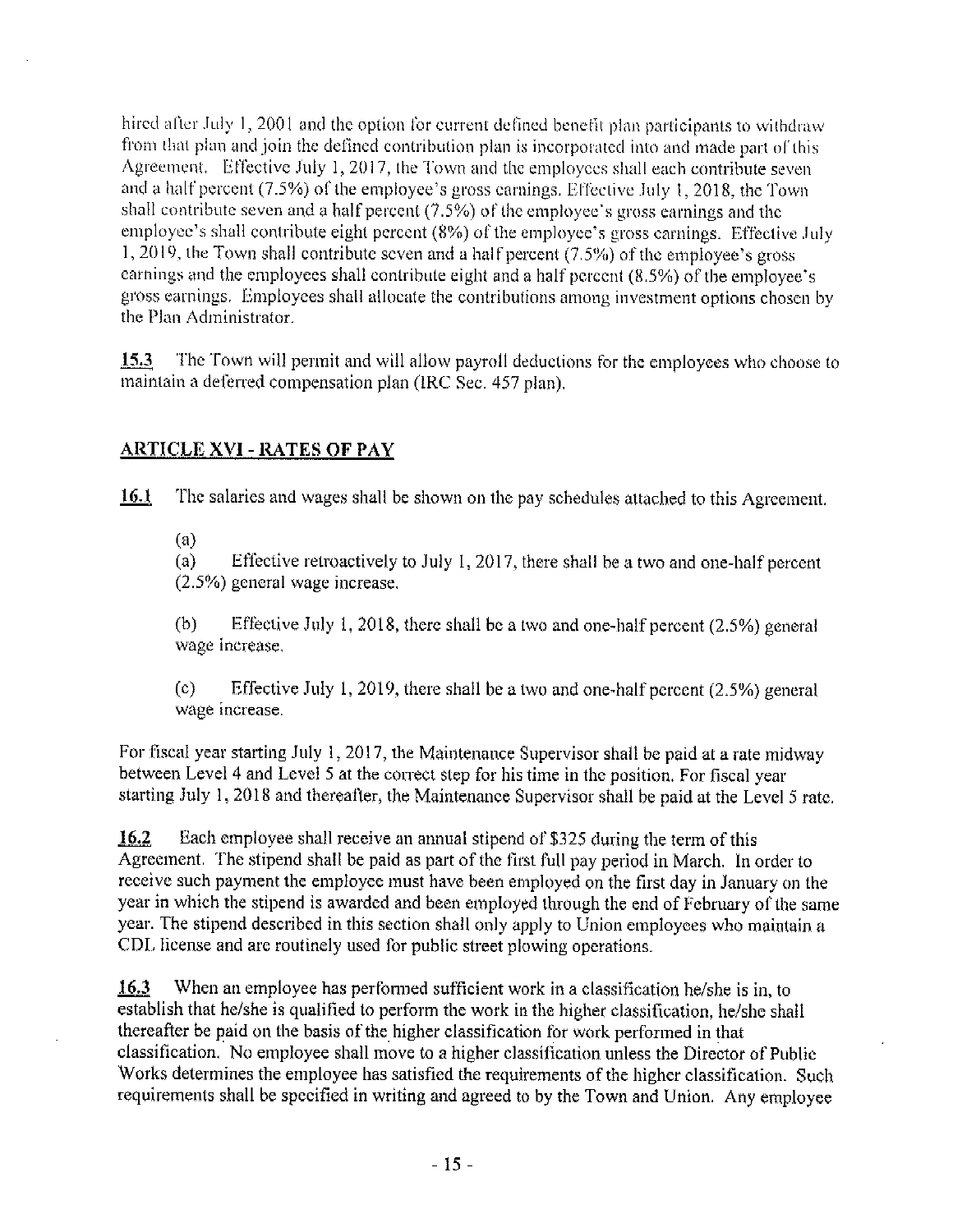who is eligible for a higher classification and has been employed in the same classification for a period of 30 months or greater shall have their current employment status reviewed by the Chief Administrative Officer. Upon review, the Chief Administrative Officer must give written reasons to such employee if the employee is not granted the higher classification.

16.4 The Town agrees that any member advanced to a higher level shall be paid that next highest rate of pay in the advanced level.

The Town shall have the right to implement a bi-weekly payroll. The Town shall give 16.6 the Union and employees at least 60 days' notice of the change from weekly to bi-weekly pay.

16.7 When a non-mechanic performs the duties of a mechanic, subject to the following parameters, he/she shall be paid the wage rate of a mechanic for the duration he/she is performing those duties:

- $\left( \frac{1}{2} \right)$ Only those employees appointed by the CAO in writing for the position of part-time Mechanic shall receive the Mechanic's rate of pay.
- $2)$ The appointed Mechanic(s) shall only receive the Mechanic's rate of pay when they are directly performing significant mechanical responsibilities.
- 3) Significant mechanical responsibilities include major repairs and service. Examples of significant mechanical responsibilities include but are not limited to repairing broken or malfunctioning parts, changing brakes, changing transmission or hydraulic fluid, replacing exhaust systems, replacing bearings, replacing filters, changing tires and other periodic maintenance that would not be performed by other union members as part of normal care/inspection for Department vehicles.
- 4) Other employees shall assist with any and all vehicle maintenance when requested. Nothing in this Agreement shall relieve any employee from performing maintenance when requested or may be required as part of a normal routine. Only those that have been designated as a part-time Mechanic in writing shall receive the Mechanic's rate of pay.
- 5) Any employee designated as a part-time Mechanic shall initially begin at the entrance level rate unless the DPW Union employee is currently a Maintainer/Equipment Operator III in which case they shall begin at the Mechanic one year rate. Thereafter the rate of pay for Mechanic shall progress the same as with any other employee promotion or transfer.
- Whenever a part-time Mechanic performs significant mechanical 6) responsibilities such responsibilities shall be documented in writing. including the work performed and the time it took to complete such work.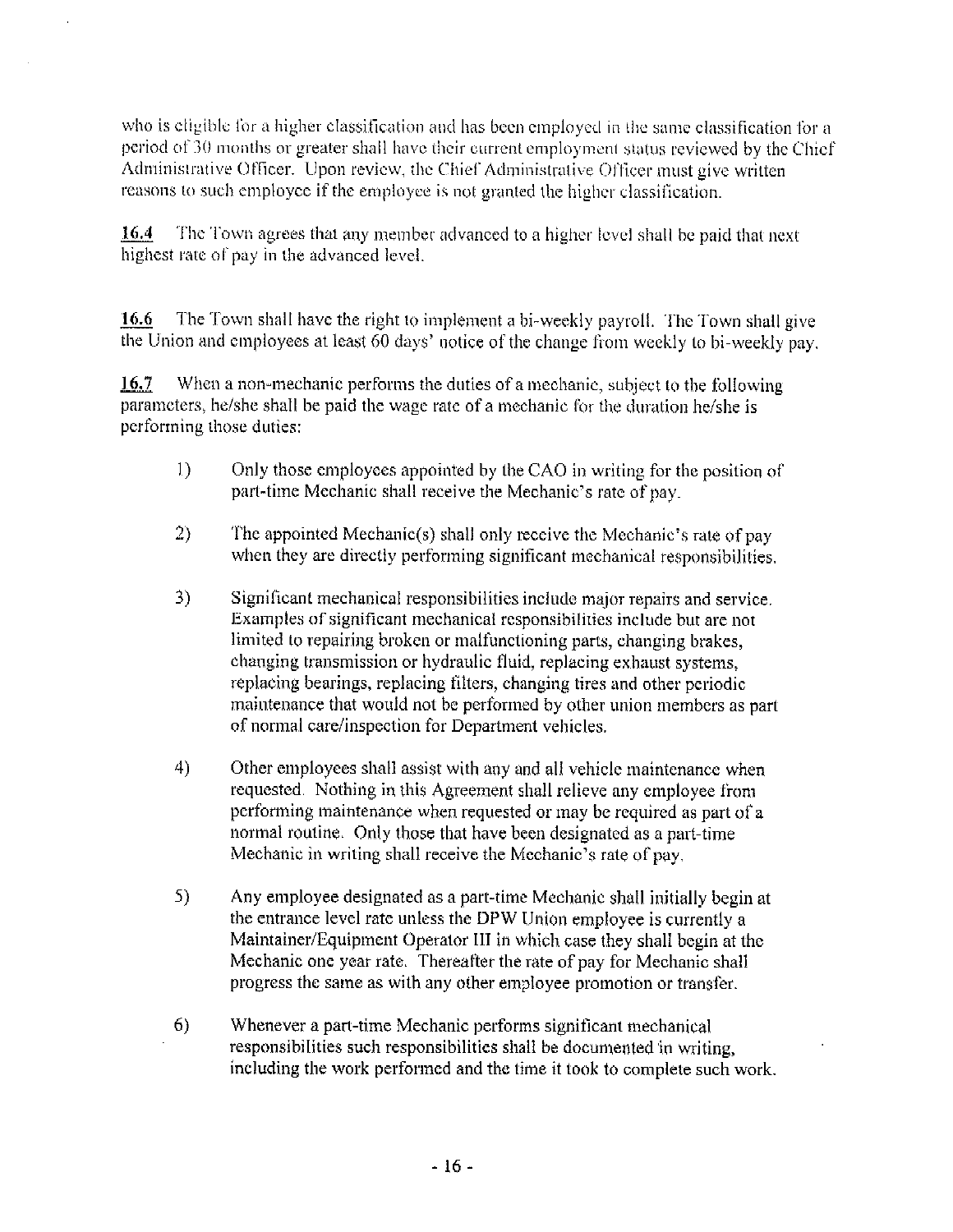- 7) The time card of each part-time Mechanic shall clearly designate the time to be paid at the mechanic's rate.
- 8) If the employee appointed as part-time Mechanic can no longer perform the requirements of the Mechanic's position and/or refuses to get or complete appropriate training they may be removed from the position and transferred full-time to his/her other position at the discretion of the CAO.
- 9) The amount of time a part-time Mechanic spends on significant mechanical responsibilities shall be at the discretion of the DPW Director.

16.8 Employees of the Facility Maintenance Division who work a standard shift that begins after 2:00 p.m. shall receive a shift differential of an additional \$.25 per hour.

16.9 If the Road Foreman is absent from work for two or more consecutive days, the DPW Director shall designate a qualified employee to act as the Road Foreman, who shall receive an additional \$.50 per hour.

# **ARTICLE XVII - WORKING RULES AND DIRECTIVES**

17.1 All copies of written working rules and written directives of the Town affecting the working conditions of the employee shall be provided to the Union by the Town, upon request of the President of the Union, at reasonable times. The Town will also provide the Union President with a copy of any new or changed policies upon implementation.

# **ARTICLE XVIII - PROTECTIVE CLOTHING**

18.1 The Town shall provide ten  $(10)$  sets of uniforms, including five  $(5)$  t-shirts and two  $(2)$ sweatshirts, at no cost to the employee and provide for up to two (2) pairs of safety shoes or boots annually. The maximum annual cost for shoes or boots shall be \$175.00. In addition, the Town shall provide each employee with one (1) winter coat and one (1) three-season coat with reflectors to be replaced as needed at the discretion of the Director of Public Works, but no more frequently than once every two (2) years unless the advance approval of the Chief Administrative Officer is obtained. The Union through its President may indicate a preference for a certain type or style of coat, however, it is understood that the final decision as to the style and choice of the coats to be provided will be made in the sole discretion of the Town; such decision shall not be arbitrable. Uniforms, including t-shirts, sweatshirts and coats but excluding shoes or boots, will be turned in when leaving Town employment. The Town shall supply protective clothes, as necessary. This shall consist of helmets, rain gear and boots.

Unless otherwise approved by the Director of Public Works, employees shall be required to wear all items of the prescribed uniform. Failure to do so may subject the employee to progressive discipline.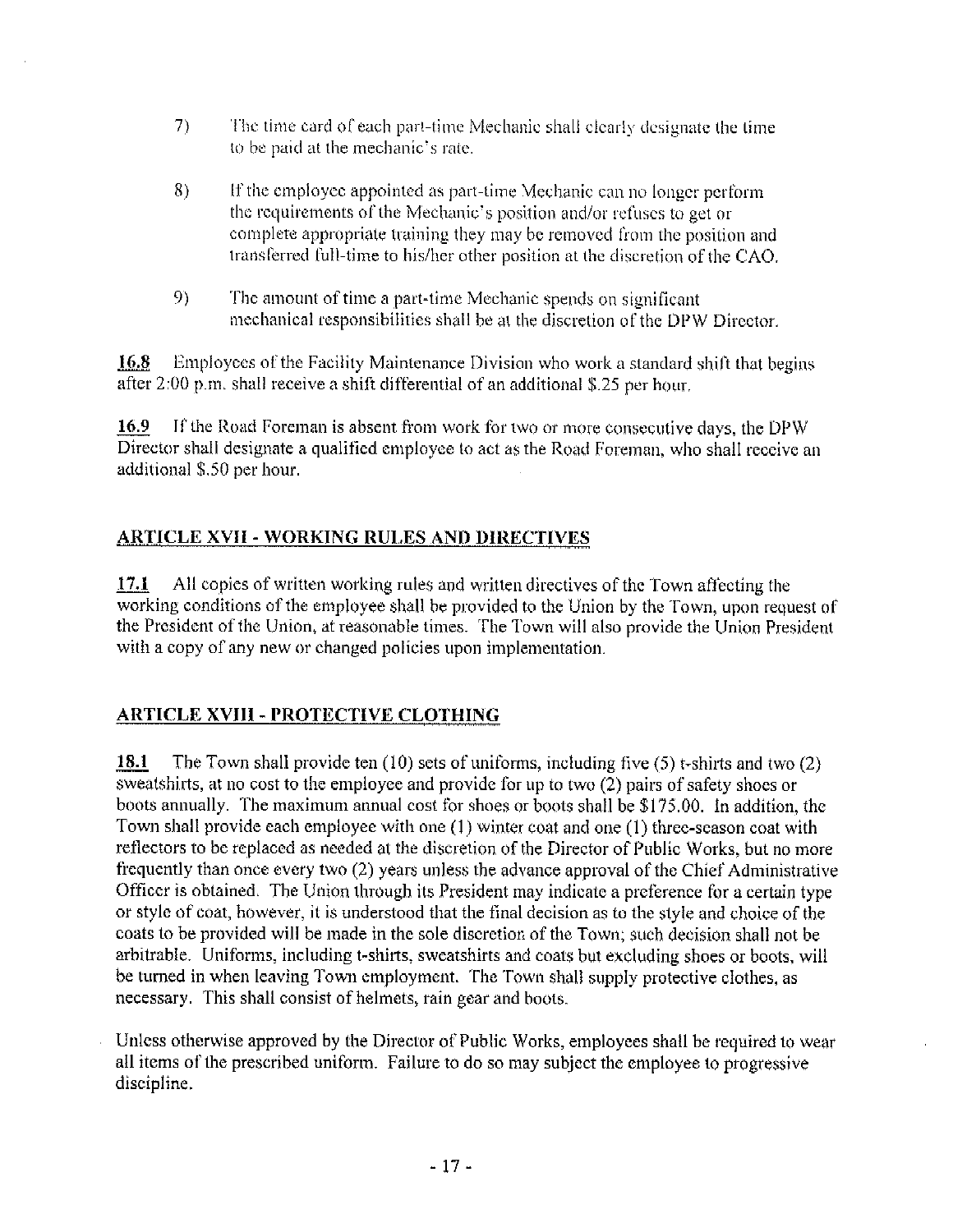Employees shall receive their summer uniforms by May  $1<sup>st</sup>$  and their winter uniforms by 18.2 September<sup>1st</sup>.

#### **ARTICLE XIX - HEALTH AND SAFETY**

The Town and the Union shall cooperate fully in all matters of safety, health and 19.1 sanitation affecting the employees.

If an operator of mechanical equipment feels that the equipment is unsafe to operate  $19.2^{\circ}$ he/she may not be required to operate the equipment until inspected by the garage mechanic or supervisor on duty at the time. After certification by the said mechanic or supervisor, the said employee shall then commence operation of the said piece of equipment.

Clothing or eyeglasses that are damaged under unusual circumstances while the 19.3 employee is in the course of performing his/her responsibilities shall be replaced by the Town to the extent that such damage is due in no part to the employee's negligence. The maximum that shall be paid to an employee for damage to clothing or eyeglasses under this section shall be \$200.00 unless such clothing or eyeglasses exceed \$200.00 in value based solely on medical necessity (for example prescriptive eye glasses).

19.4 When an employee, who is required as part of their job functions to maintain a commercial driver's license, is required to undergo a physical to maintain their license such physical shall be paid by the Town provided the Town directs and/or preapproves the facility where such physical will be performed.

#### **ARTICLE XX - STABILITY OF AGREEMENT**

No amendment, alteration of variation of the terms of this Agreement shall bind the 20.1 parties hereto unless made and agreed to in writing by both parties.

#### **ARTICLE XXI - WORKERS' COMPENSATION**

21.1 If an employee is absent from work due to sickness or injury incurred in the line of duty, he/she shall be compensated in accordance with the Workers' Compensation Act. In addition, such employee shall receive the difference between any workers' compensation payments and his/her regular straight time earnings for the period not to exceed nine (9) months. Thereafter, an employee who is absent from work due to a compensable illness or injury for longer than nine (9) months shall be entitled to utilize his/her accumulated sick leave to make up the difference between any workers' compensation payments and his/her straight time earnings.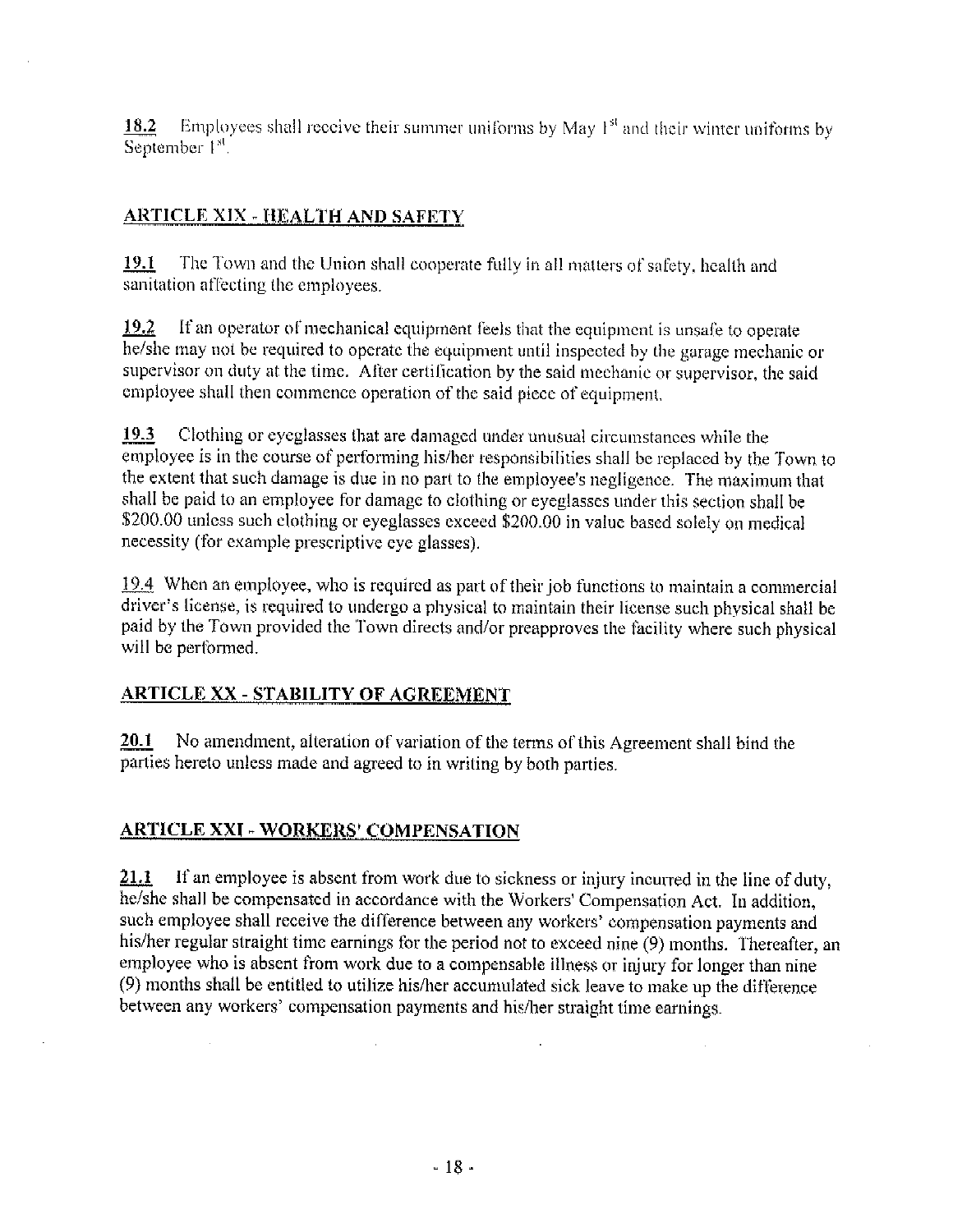# **ARTICLE XXII - GENERAL**

 $\mathcal{L}^{\text{max}}$ 

 $22.1$ The Town shall, as soon as practical, notify the Union in writing of any discharge or dismissal, and the reason or reasons for such action.

22.2 The Town agrees that it will not sub-contract for the purpose of laying off employees. Further, the Town will make every effort to recall employees from layoff whenever the duration and nature of the work to be done makes it practical to do so.

22.3 Each employee shall have the right to see his/her personnel file upon request made to the Chief Administrative Officer.

The Town shall provide bulletin board space for the Union located in the designated areas 22.4 for the posting of notices concerning Union business and activity.

 $22.5$ The Town shall give each employee a copy of this Agreement.

22.6 The Town shall make reasonable efforts to provide flu shots to employees at no cost when they are available to the Town at no cost.

The Town may perform employee evaluations so long as the results of the evaluation are 22.7 not used at the basis of pay adjustments or termination of employment. However, such evaluations can be used as evidence of a history of misconduct or performance issues.

22.8 **Tuition Reimbursement** The Town shall reimburse employees for tuition expense for attending college or school for job related training and/or pursuing advanced degrees. Full-time employees of the Town of Canton may be reimbursed by following these steps:

- $\mathbf{1}$ . Notify the CAO of your intention to take the course.
- $\overline{2}$ . Upon approval from the CAO, take the course.

 $\mathcal{L}^{\text{max}}$ 

- 3. Present the CAO with the following information after course completion:
	- Name of the college, semester attended, and number of credits earned; a.
	- Grade report (employee must attain a grade C or better to be reimbursed);  $\mathbf b$ .

 $\mathbf{r}$ 

Proof of the payment of tuition costs (only tuition costs will be  $\mathbf{C}$ . reimbursed).

Reimbursement is limited to seventy-five (75%) of the per credit tuition costs currently in place for in-state students in the Connecticut state university system, up to a maximum of \$4000 in any fiscal year. Payment will be made to the employee not later than June 30th of the fiscal year following approval by the CAO to enroll in the course based on the availability of funds.

 $\sim 10^{-1}$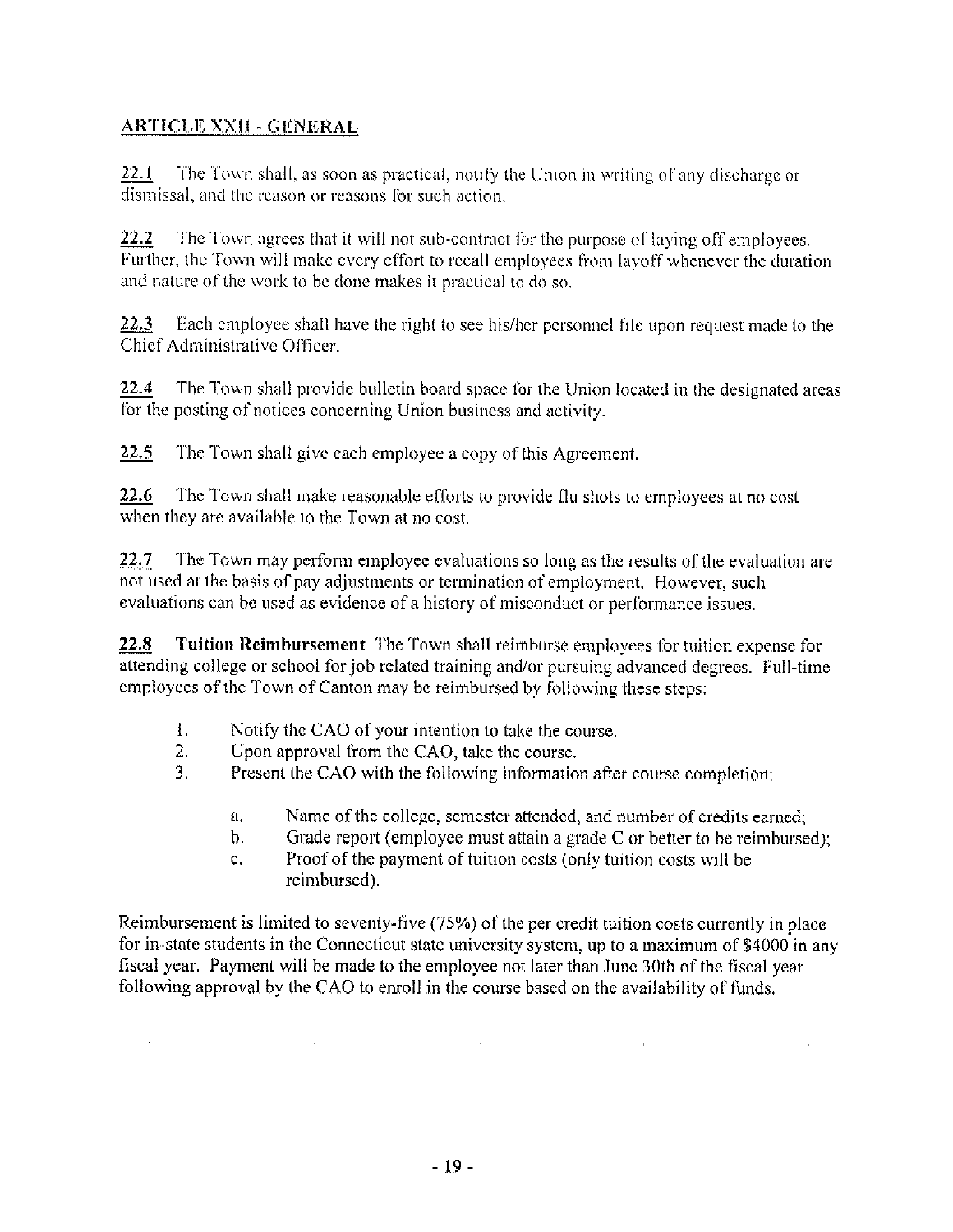#### **ARTICLE XXIII - PRIOR RIGHTS**

23.1 The Town agrees to maintain for the life of this Agreement any and all benefits currently enjoyed by the employees and which are not expressly referred to in the Agreement.

## **ARTICLE XXIV - DURATION OF AGREEMENT**

24.1 The effective date of this Agreement shall be July 1, 2017, and it shall remain in effect for three  $(3)$  years. This Agreement shall remain in effect after July 1, 2020, during negotiations until an Agreement is reached and signed to amend or modify this Agreement. Upon agreement, all items agreed upon, except where noted otherwise, shall be retroactive.

24.2 Any negotiated wage agreement or modification of this Agreement shall be reduced to writing and upon ratification by both parties, shall become a part thereof.

24.3 In the event that any Federal or State legislation or court decision invalidates any Article or section of this Agreement, such Article or section shall be subject to renegotiations; all other Articles and sections not so invalidated shall remain in full force and effect.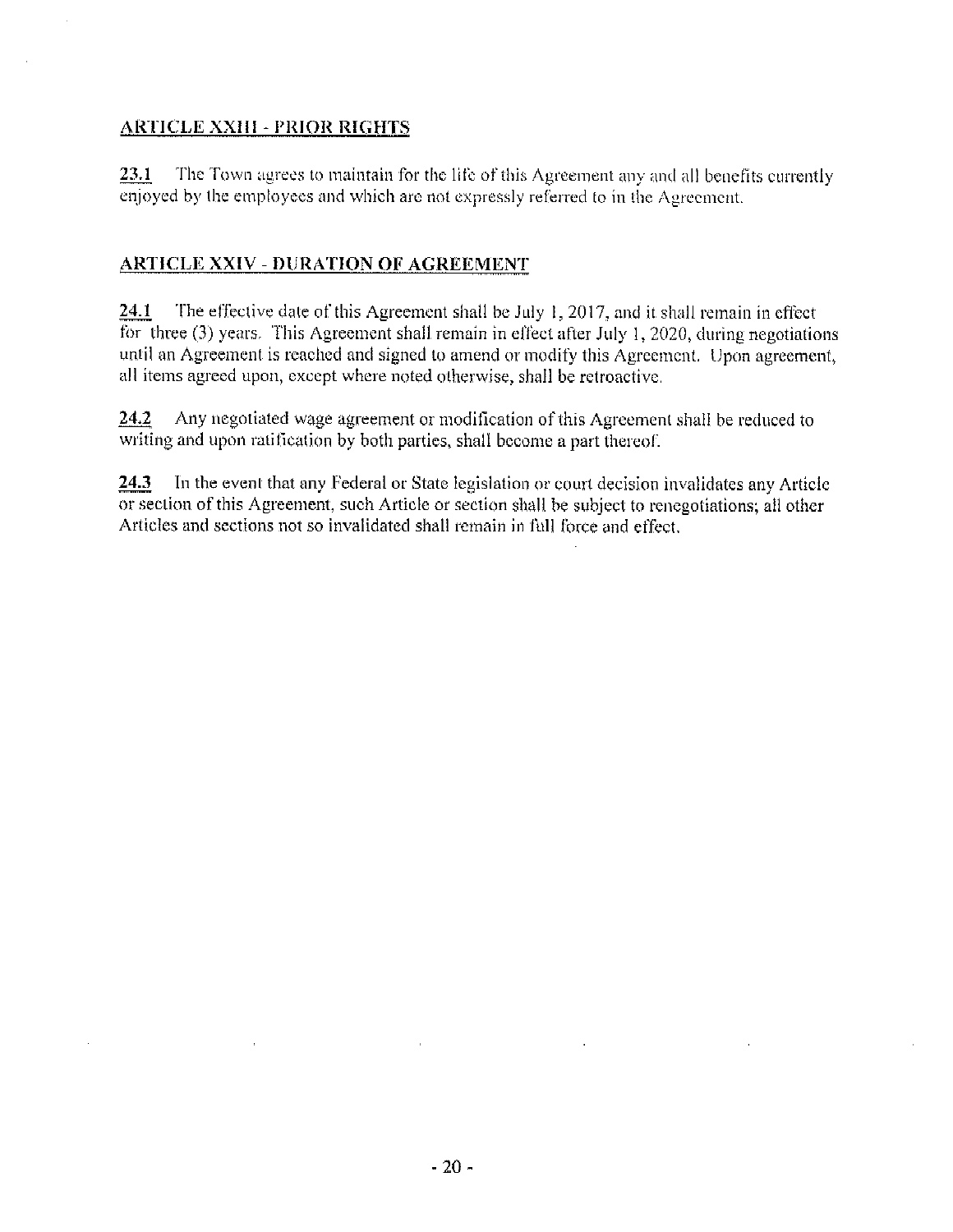IN WITNESS WHEREOF, the parties have hereto have set their hands and seal this  $\frac{1644}{164}$ day of November, 2017.

# TOWN OF CANTON, CONNECTICUT

Rebert H. Skinner, CAO

 $\bar{z}$ 

 $\Delta$ 

Date:  $1 - 16 - 17$ 

# NATIONAL ASSOCIATION OF GOVERNMENT EMPLOYEES, **LOCAL RI-198**

.<br>In 1981, the New Sea Lead of the United States And States (1991) - Cherman Chris Davis

President, NAGE Local R1-198<br>Date:  $1/16/12$ 

 $\mathcal{L}(\mathcal{L}(\mathcal{L}(\mathcal{L}(\mathcal{L}(\mathcal{L}(\mathcal{L}(\mathcal{L}(\mathcal{L}(\mathcal{L}(\mathcal{L}(\mathcal{L}(\mathcal{L}(\mathcal{L}(\mathcal{L}(\mathcal{L}(\mathcal{L}(\mathcal{L}(\mathcal{L}(\mathcal{L}(\mathcal{L}(\mathcal{L}(\mathcal{L}(\mathcal{L}(\mathcal{L}(\mathcal{L}(\mathcal{L}(\mathcal{L}(\mathcal{L}(\mathcal{L}(\mathcal{L}(\mathcal{L}(\mathcal{L}(\mathcal{L}(\mathcal{L}(\mathcal{L}(\mathcal{$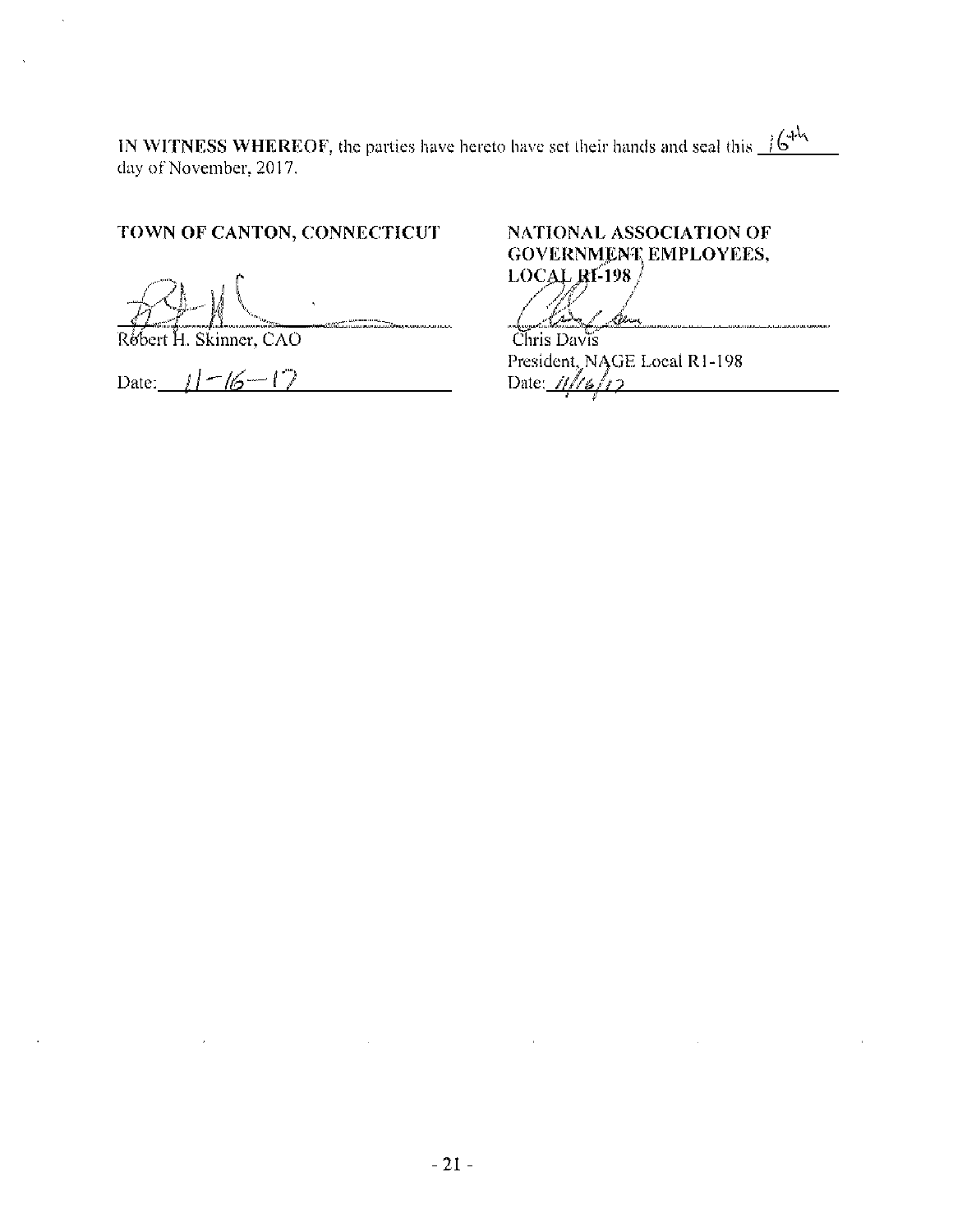#### **APPENDIX "A" MAINTENANCE GROUP WAGE SCHEDULE – JULY 1, 2017**

|           |                                         |               | <b>ENTRANCE</b> | <b>SIX MONTHS</b><br>(if promoted) | <b>ONE YEAR</b>   | <b>TWO YEARS</b>  |
|-----------|-----------------------------------------|---------------|-----------------|------------------------------------|-------------------|-------------------|
| LEVEL I:  | <b>CUSTODIAN I</b>                      | <b>HOURLY</b> | 20.75           |                                    | 21.53             | 22.33             |
|           | <b>MAINTAINER I</b>                     | <b>WEEKLY</b> | 830.00          |                                    | 861.20            | 893.20            |
|           | PLANT OPERATOR I                        | <b>YEARLY</b> | 43,160.00       |                                    | 44,782.40         | 46,446.40         |
| LEVEL 2:  | MAINTAINER/EQUIPMENT OPERATOR II        | <b>HOURLY</b> | 22.33           |                                    | 23.19             | 24.13             |
|           | <b>CUSTODIAN II</b>                     | <b>WEEKLY</b> | 893.20          |                                    | 927.60            | 965.20            |
|           |                                         | <b>YEARLY</b> | 46,446.40       |                                    | 48,235.20         | 50,190.40         |
| LEVEL 3:  | MAINTAINER/CUSTODIAN                    | <b>HOURLY</b> | 24.13           |                                    | 24.98             | 25.95             |
|           | PLANT OPERATOR II                       | <b>WEEKLY</b> | 965.20          |                                    | 999.20            | 1,038.00          |
|           |                                         | YEARLY        | 50,190.40       |                                    | 51,958.40         | 53,976.00         |
| LEVEL 4:  | MAINTAINER/EQUIPMENT OPERATOR III       | <b>HOURLY</b> | 25.95           |                                    | 26.99             | 28.09             |
|           | TRANSFER STATION/DISPOSAL AREA OPERATOR | <b>WEEKLY</b> | 1,038.00        |                                    | 1,079.60          | 1,123.60          |
|           |                                         | <b>YEARLY</b> | 53,976.00       |                                    | 56,139.20         | 58,427.20         |
| LEVEL 4.5 | MAINTENANCE SUPERVISOR                  | <b>HOURLY</b> |                 |                                    |                   |                   |
|           |                                         | <b>WEEKLY</b> |                 |                                    | 28.08<br>1,123.20 | 29.22<br>1,168.80 |
|           |                                         | <b>YEARLY</b> |                 |                                    | 58,406.40         | 60,777.60         |
|           |                                         |               |                 |                                    |                   |                   |
| LEVEL 5:  | <b>MECHANIC</b>                         | <b>HOURLY</b> | 28.09           | 28.67                              | 29.17             | 30.34             |
|           | <b>PARKS SUPERVISOR</b>                 | <b>WEEKLY</b> | 1,123.60        | 1,146.80                           | 1,166.80          | 1,213.60          |
|           | PLANT OPERATOR III                      | <b>YEARLY</b> | 58,427.20       | 59,633.60                          | 60,673.60         | 63,107.20         |
| LEVEL 6:  | <b>FOREMAN</b>                          | <b>HOURLY</b> | 30.34           | 30.96                              | 31.48             | 32.76             |
|           |                                         | <b>WEEKLY</b> | 1,213.60        | 1,238.40                           | 1,259.20          | 1,310.40          |
|           |                                         | <b>YEARLY</b> | 63,107.20       | 64,396.80                          | 65,478.40         | 68,140.80         |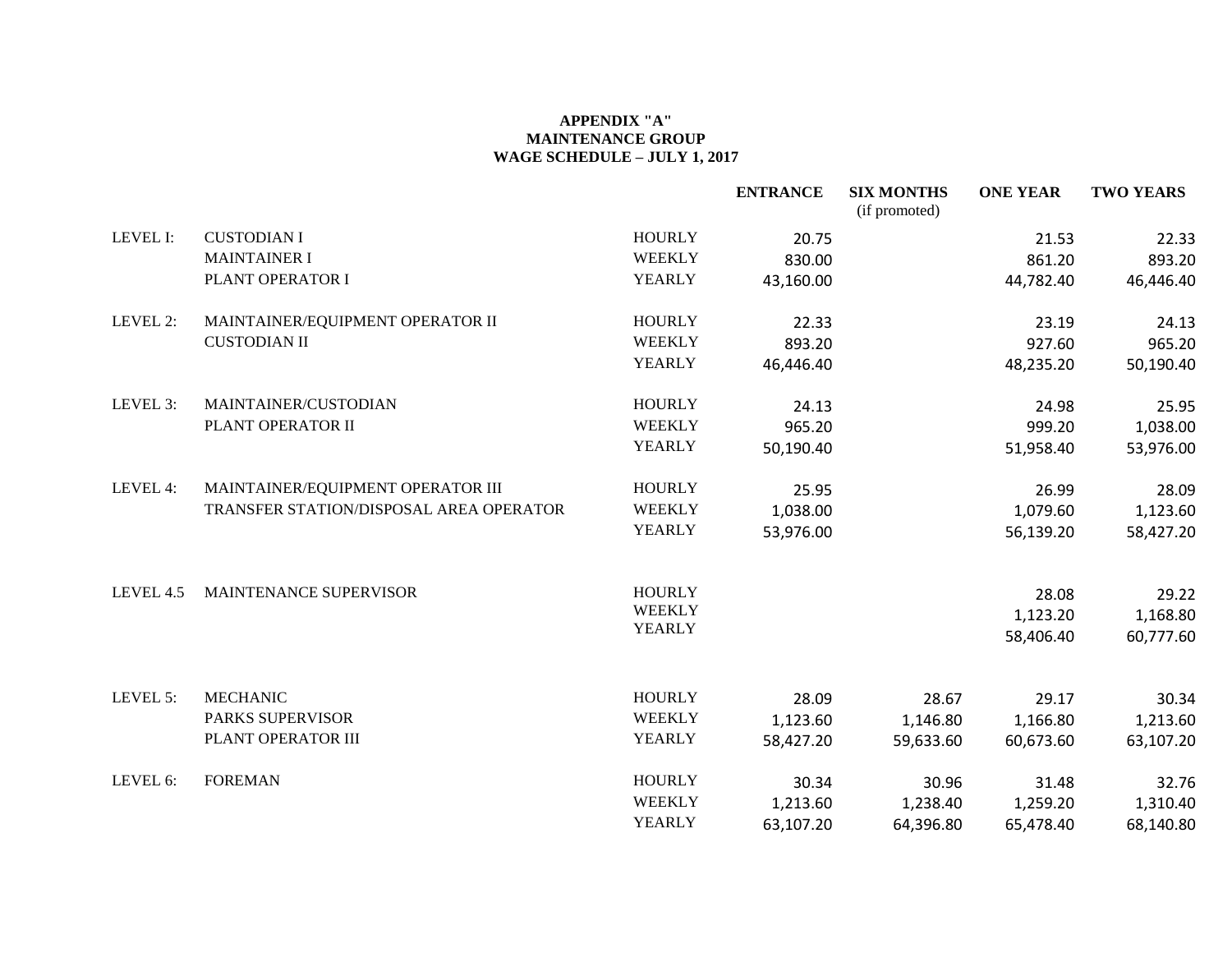#### **APPENDIX "A" MAINTENANCE GROUP WAGE SCHEDULE – JULY 1, 2018**

|          |                                                     |               | <b>ENTRANCE</b> | <b>SIX MONTHS</b><br>(if promoted) | <b>ONE YEAR</b> | <b>TWO YEARS</b> |
|----------|-----------------------------------------------------|---------------|-----------------|------------------------------------|-----------------|------------------|
| LEVEL I: | <b>CUSTODIAN I</b>                                  | <b>HOURLY</b> | 21.27           |                                    | 22.07           | 22.89            |
|          | <b>MAINTAINER I</b>                                 | <b>WEEKLY</b> | 850.80          |                                    | 882.80          | 915.60           |
|          | PLANT OPERATOR I                                    | <b>YEARLY</b> | 44,241.60       |                                    | 45,905.60       | 47,611.20        |
| LEVEL 2: | MAINTAINER/EQUIPMENT OPERATOR II                    | <b>HOURLY</b> | 22.89           |                                    | 23.77           | 24.73            |
|          | <b>CUSTODIAN II</b>                                 | <b>WEEKLY</b> | 915.60          |                                    | 950.80          | 989.20           |
|          |                                                     | <b>YEARLY</b> | 47,611.20       |                                    | 49,441.60       | 51,438.40        |
| LEVEL 3: | MAINTAINER/CUSTODIAN                                | <b>HOURLY</b> | 24.73           |                                    | 25.60           | 26.60            |
|          | PLANT OPERATOR II                                   | <b>WEEKLY</b> | 989.20          |                                    | 1,024.00        | 1,064.00         |
|          |                                                     | <b>YEARLY</b> | 51,438.40       |                                    | 53,248.00       | 55,328.00        |
| LEVEL 4: | MAINTAINER/EQUIPMENT OPERATOR III                   | <b>HOURLY</b> | 26.60           |                                    | 27.66           | 28.79            |
|          | TRANSFER STATION/DISPOSAL AREA OPERATOR             | <b>WEEKLY</b> | 1,064.00        |                                    | 1,106.40        | 1,151.60         |
|          |                                                     | <b>YEARLY</b> | 55,328.00       |                                    | 57,532.80       | 59,883.20        |
| LEVEL 5: | <b>MECHANIC</b>                                     | <b>HOURLY</b> | 28.79           | 29.39                              | 29.90           | 31.10            |
|          | <b>PARKS SUPERVISOR</b>                             | <b>WEEKLY</b> | 1,151.60        | 1175.60                            | 1,196.00        | 1,244.00         |
|          | PLANT OPERATOR III<br><b>MAINTENANCE SUPERVISOR</b> | <b>YEARLY</b> | 59,883.20       | 61,131.20                          | 62,192.00       | 64,688.00        |
| LEVEL 6: | <b>FOREMAN</b>                                      | <b>HOURLY</b> | 31.10           | 31.73                              | 32.27           | 33.58            |
|          |                                                     | <b>WEEKLY</b> | 1,244.00        | 1,269.20                           | 1,290.80        | 1,343.20         |
|          |                                                     | <b>YEARLY</b> | 64,688.00       | 65,998.40                          | 67,121.60       | 69,846.40        |